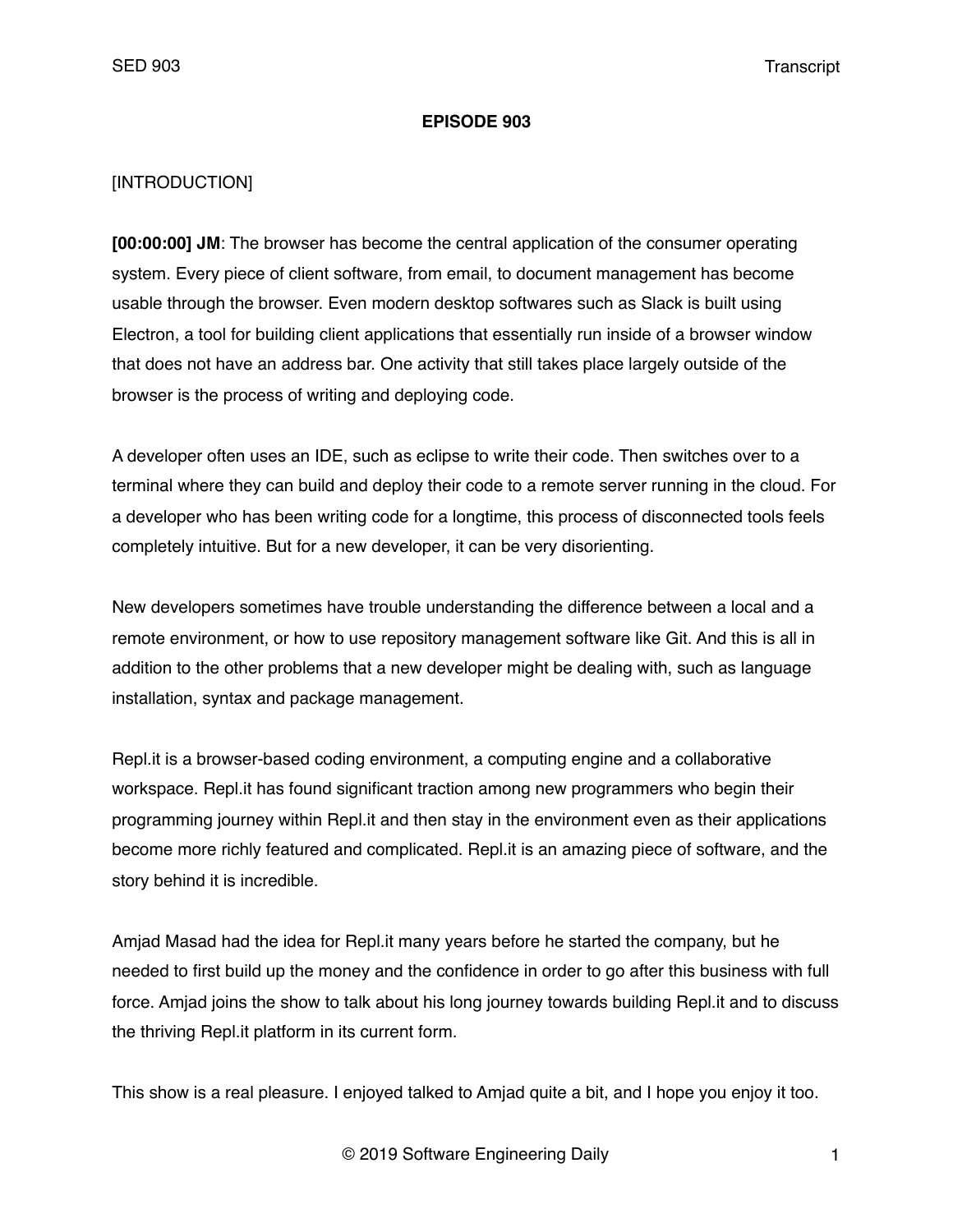### [SPONSOR MESSAGE]

**[00:02:16] MB**: Continuous integration allows teams to move faster. TeamCity is the continuous integration and delivery server developed by JetBrains. I've always loved the IDEs from JetBrains. I've used WebStorm, and RubyMine, and IntelliJ, and once you start using any of the JetBrains products, you realize that this is a company that knows how to build products for developers.

TeamCity gives you continuous integration and delivery designed by JetBrains. For most teams, TeamCity is completely free as long as three build agents is enough for your project. For larger organizations, there is TeamCity Enterprise, and listeners of Software Engineering Daily can get TeamCity Enterprise with a 50% discount by going to teamcity.com/sedaily. That's T-E-A-Mcity.com/sedaily.

TeamCity supports most popular programming build tools and test automation systems, version control systems and cloud platforms. Whatever the size of your organization is, check out teamcity.com/sedaily and get started with continuous delivery. Thank you to JetBrains for being a sponsor of Software Engineering Daily. And if you want to try out JetBrains TeamCity, go to teamcity.com/sedaily.

#### [INTERVIEW CONTINUED]

**[00:03:45] JM**: Amjad Masad, welcome to Software Engineering Daily.

**[00:03:47] AM**: Thank you. I'm glad to be here.

**[00:03:49] JM**: You used to work at Facebook. Describe the tooling experience of a developer at Facebook. What do you have access to there?

**[00:03:58] AM**: So, one of the things that you sort of struck by when you start at Facebook is how fast they give your development environment, right? At least when I was there, there's an online IDE as well that gets you started pretty quickly. So from day one in boot camp, you're sort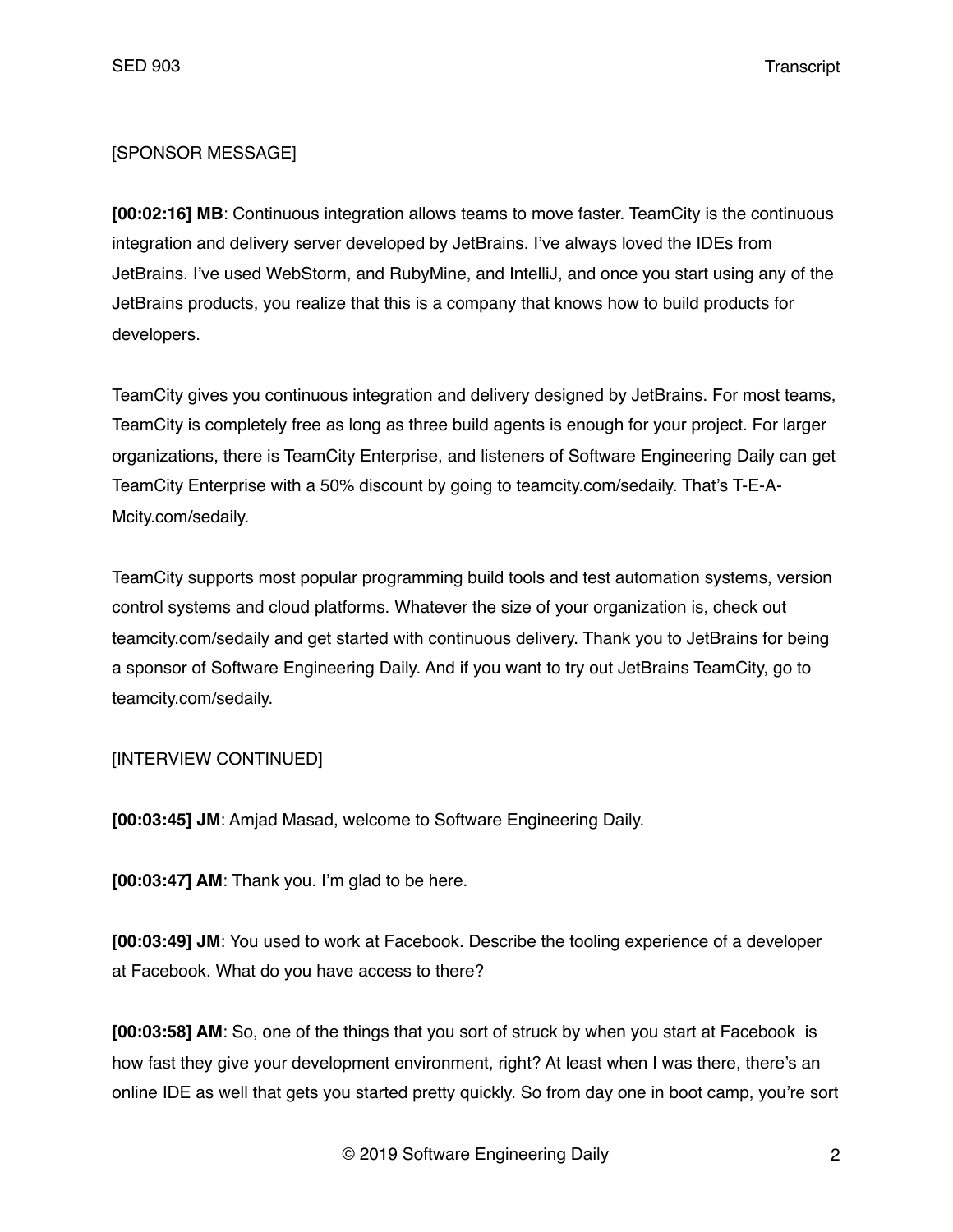of in the code, you're debugging it, you're coding, you're maybe committing and sending diffs, their version of pull requests. Overtime, that experience gets better and better.

I think one of the things that was really frustrating is I wanted to mobile there. I was really excited about Android. And part of the reason why I joined Facebook is I was excited about their interent.org sort of thing that they were doing where they're trying to bring internet to the rest of the world. And Android was a big part of that, and like the growth in 2012, 2013 of devices and I thought, "Okay. We're going to get a lot more people online. We're going to get a lot more people, computers, and this is going to be exciting." So I wanted to do some mobile dev there. And that was really frustrating. I changed one line of code and it takes 15 minutes to recompile.

That actually what got me interested in what became React Native at the time when I was at Facebook. But, yeah, basically things were really great in terms of getting people started really quickly. The website was kind of frustrating. The reload will take anywhere between 30 to like 1 minute to reload the page after you changed something.

So I started working on a lot of tools to make things faster. I'm just like a tools person. I'm always frustrated by the experience of programming, because I really like interactive programming. I really like kind of programing being more of a conversation with a computer rather than sort of a thing that I think about and then type some code out.

So I was frustrated with the JavaScript development and experience there, and started building hot reloading tools to make my job easier. Then later on I joined the React and React Native team and started working on those things fulltime.

**[00:06:02] JM**: With React Native, was there a kind of political struggle to get Apple to be okay with React Native being a thing? Because that added so much dynamism to this – I mean, speaking of a slow process, it is slow to recompile a mobile application. It's also much slower to deploy a mobile application.

**[00:06:24] AM**: Yeah. I mean, we worried about it. I think before we released, they changed their terms of service to allow – They changed something about their terms of service that made

© 2019 Software Engineering Daily 3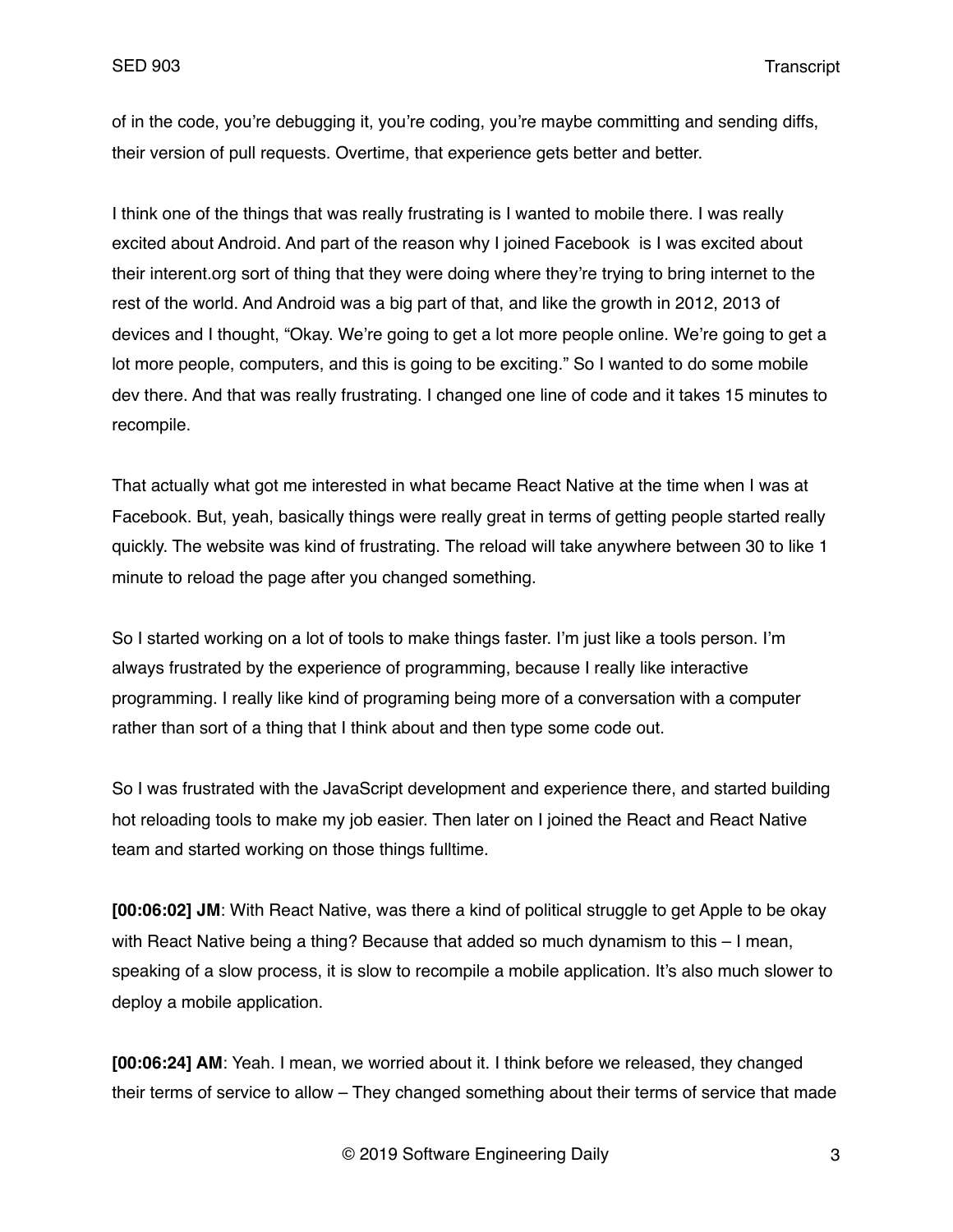React Native sort of not infringed on Apple service. I'm trying to remember which line was that, but something about you can ship over their JavaScript, as long as you're executing within like their JavaScript engine, JavaScript core, then you're okay with updating your application on-thefly. I think something like that.

So there as a little bit of worry, but by the time we launched, I think there was a lot less worry about that. Obviously, a lot of people that were working in ReactNative were motivated by the idea of like how do we bring the web dev experience that we all love and used to to mobile. You see Facebook was one of the pioneers of iterative development and continuous integration and all these stuff that they worked on. When they become a mobile-first company, they just slowed down a whole lot, because they went back to this like shrink wrap software way of doing things. So there was a big push inside the company to actually change that.

I'm not sure if you had Jordan Walke on the podcast yet. Yeah, a lot of what motivates him is that. It's the idea of like more freedom in software development and things like that. He's the inventor of React and React Native and Reason, all those stuff. Definitely, there was some kind of ideological struggle and ideological drive behind these tools.

**[00:08:01] JM**: I think mobile and cloud are probably the two biggest shifts to the world of software development over the last decade or so. And obviously mobile has its frictions and a lot of tooling has gone into making the mobile experience better. It has gotten a lot better. Cloud, most people perceive as actually being a fairly decent experience. It's not perfect.

I was reading some of the stuff you've written, and my sense is that you think that there is a lack of understanding or a lack of usability for cloud tools or cloud products among a large set of developers in the world. Can you characterize more what you think the shortcomings of cloud usability are?

**[00:08:51] AM**: I've written a lot about different aspects of the programming experience. In some cases, getting worse overtime. So if you go back to the early PC, you could see computers booting up to either if it's IBM or a Microsoft-based computer. It boots up to MS-DOS. If it's something like Commodore, it boots up to the basic interpreter, and that actually invites the user to program the device.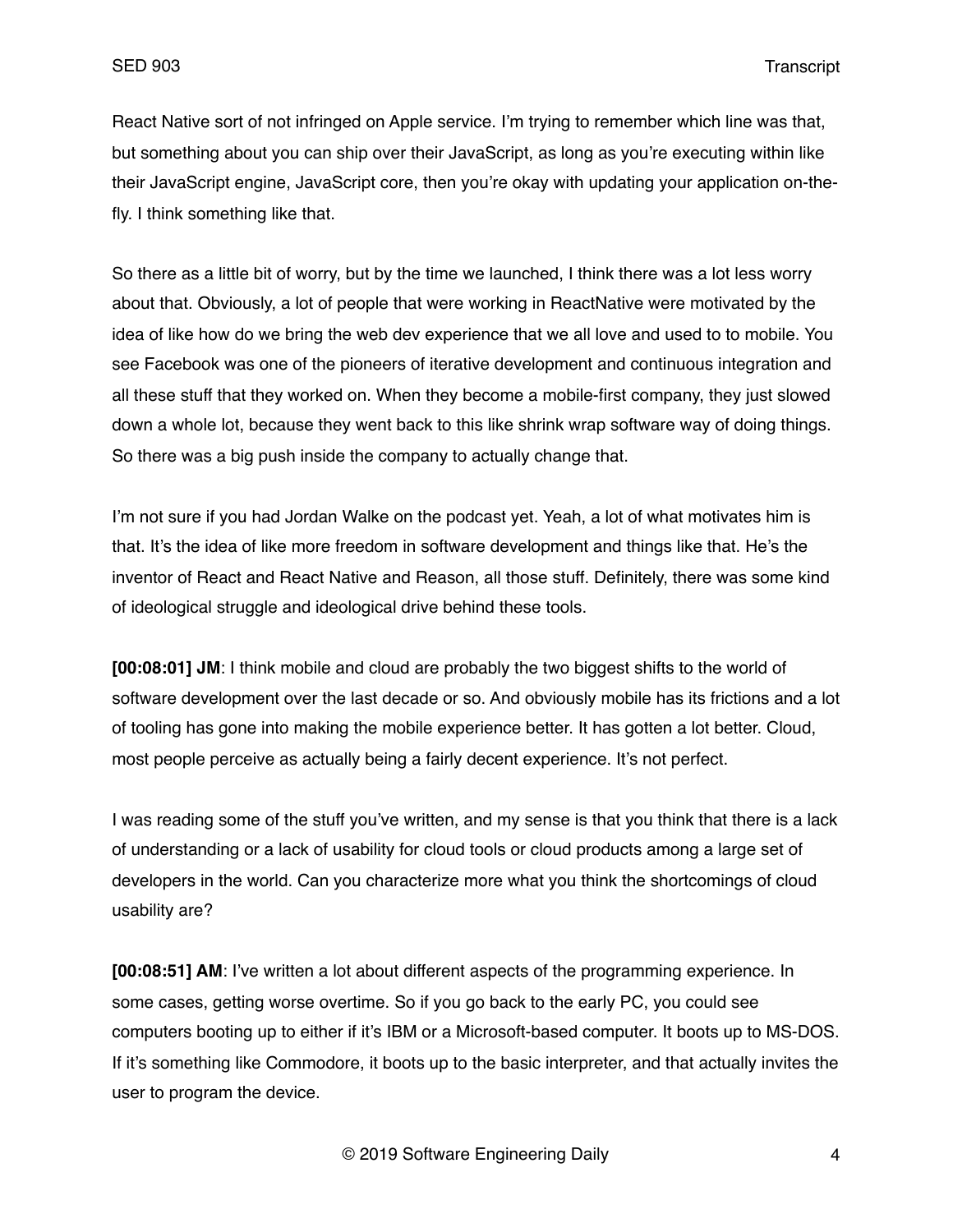With mobile and with cloud, the user is so far away from the programming experience. Actually, if you read a lot of the early literature that programmer wrote, computer scientists, they actually didn't have that big of a distinction between the user programmer. Sometimes they're hyphenated user-programmer. Right now when we say user, we usually mean the end user that doesn't know how to programmer.

One undeniable thing is that we've gone a lot more sophisticated in our software. So, I think one thing – One sort of informer rule that I observed about this world is like the more advanced the tools we're programming, the worst it is to the beginner experience. So, there's an inverse relationship between sophistication of our tools as programmers, end user programming, hobbyist programming, introduction to programming, people trying to get into software engineering.

You could see that in the, I think, more – I think the biggest example of this has been the JavaScript web development world, right? Where 10 years ago or even more, you opened Notepad, you save the file as index.html. You drop in a script there. You opened another Notepad with a JavaScript and you started coding JavaScript. Literally, that's all you need. You just click on the file and it will open in Netscape or Internet Explorer, then you're on your way.

Compare that with setting up React, or Angular, or Ember, or any of that stuff. That's something that's frustrated me a lot. One of the things that I'm really proud of at our work at Facebook was I was responsible for the React Native JavaScript development experience. Meaning, the React Native Packager, the React Native command line experience and all that. One thing we always kind of thought about is TTH, time to Hello World. How much time does it take for someone to get a Hello World on the screen, and we try to always get it under 5 minutes, as much for the user as possible to get it under 5 minutes.

I remember, one of the things that was really cool when we released React Native was that we had this three line bash code or shell code that we could copy and it will initiate a new application and open the emulator, the Hello World program, and people tweeted them out. They were so sort of enamored by how easy it is versus setting up X-code or any of these big things. Yeah, this is something that I've thought a lot about.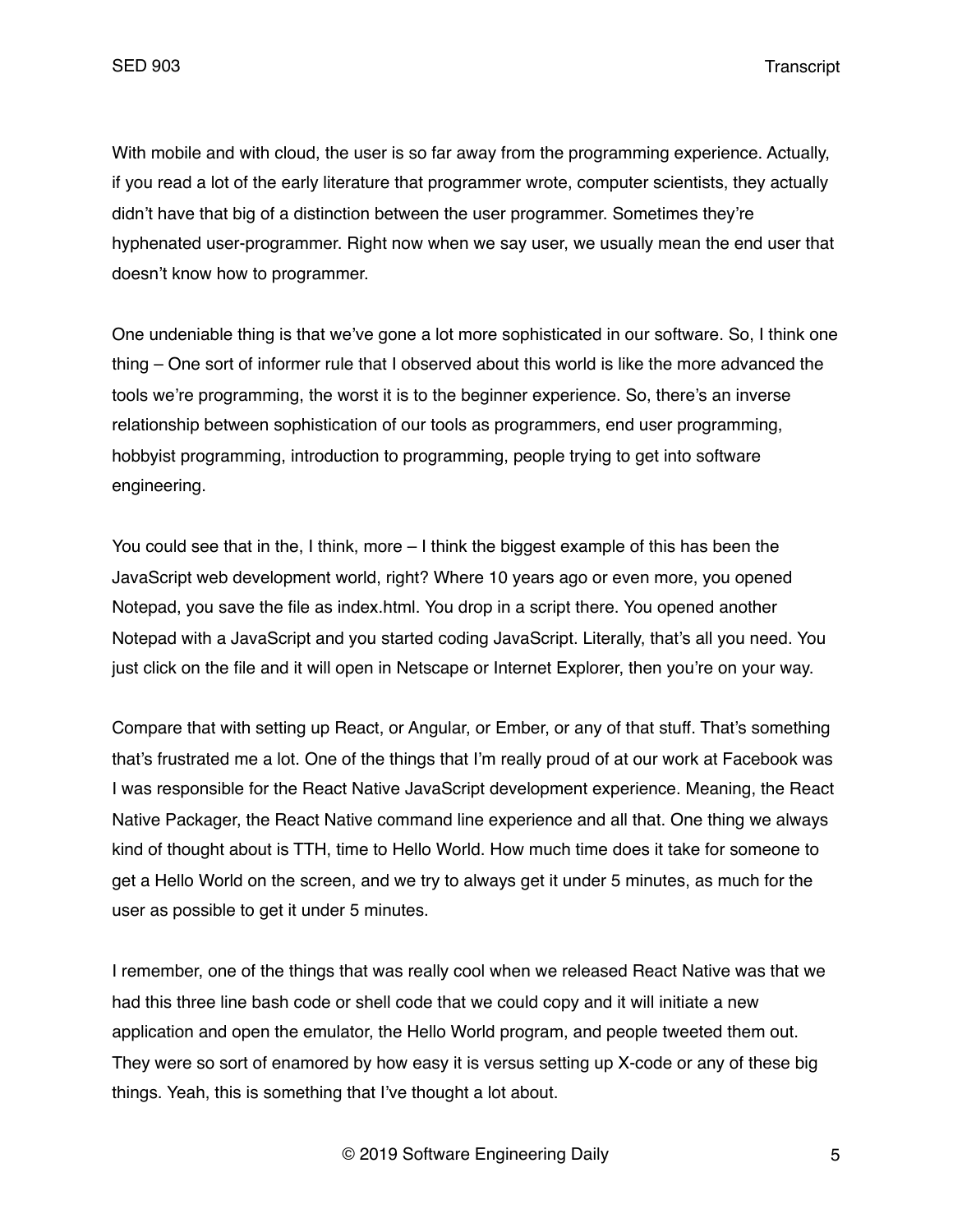Now, when it comes to the cloud, it's that what is the boot to REPL for the cloud? What is the  $-$ In the PC, we had boot to basic using Commodore or boot to MS-DOS. What is the boot to REPL for the cloud? So, I haven't seen any, right? If we're saying the cloud is the next computing paradigm, it's where most of our computing is happening. It's getting cheaper and cheaper. Remote computing is getting better and better with Google Stadia and things like that. Even things that we always thought to be as close to the user as possible, like games, are now going to remote, going to the cloud.

So the cloud is one of those computing paradigm shifts. But how can we get to be really accessible, get it to like, "Okay, I'm on the cloud now. I'm evaluating code in the cloud. I'm writing my application really quickly." So that's one of the things that I thought a lot about, and in some ways, Repl.it is that, is boot to repel in the cloud. You go to a Python REPL.

So, open your browser, REPL.it/L/python. You get a Python REPL, and you can do Hello World in two seconds or you can start a server. You can start a Flask server and it'll detect that. It'll launch the web app for you and now you just deploy the Flask app in a few seconds. So that's kind of the philosophy of where coming towards those.

**[00:13:21] JM**: But if all I'm doing is Hello World, why do I need the cloud? I can do Hello World on my local machine.

**[00:13:27] AM**: Yeah, it's a good question. I don't think that local computing is going to be defunct anytime soon. But the cloud is certainly one of those – We went from mainframes, to microcomputers, to PCs, to mobile devices, and it seems like the cloud is another one of those shifts where a lot of the computing is happening there. So, you need a way for people to start programming the cloud in a very easy way and the same way that we were able to program microcomputers.

[SPONSOR MESSAGE]

**[00:14:08] JM**: When I'm building a new product, G2i is the company that I call on to help me find a developer who can build the first version of my product. G2i is a hiring platform run by

© 2019 Software Engineering Daily 6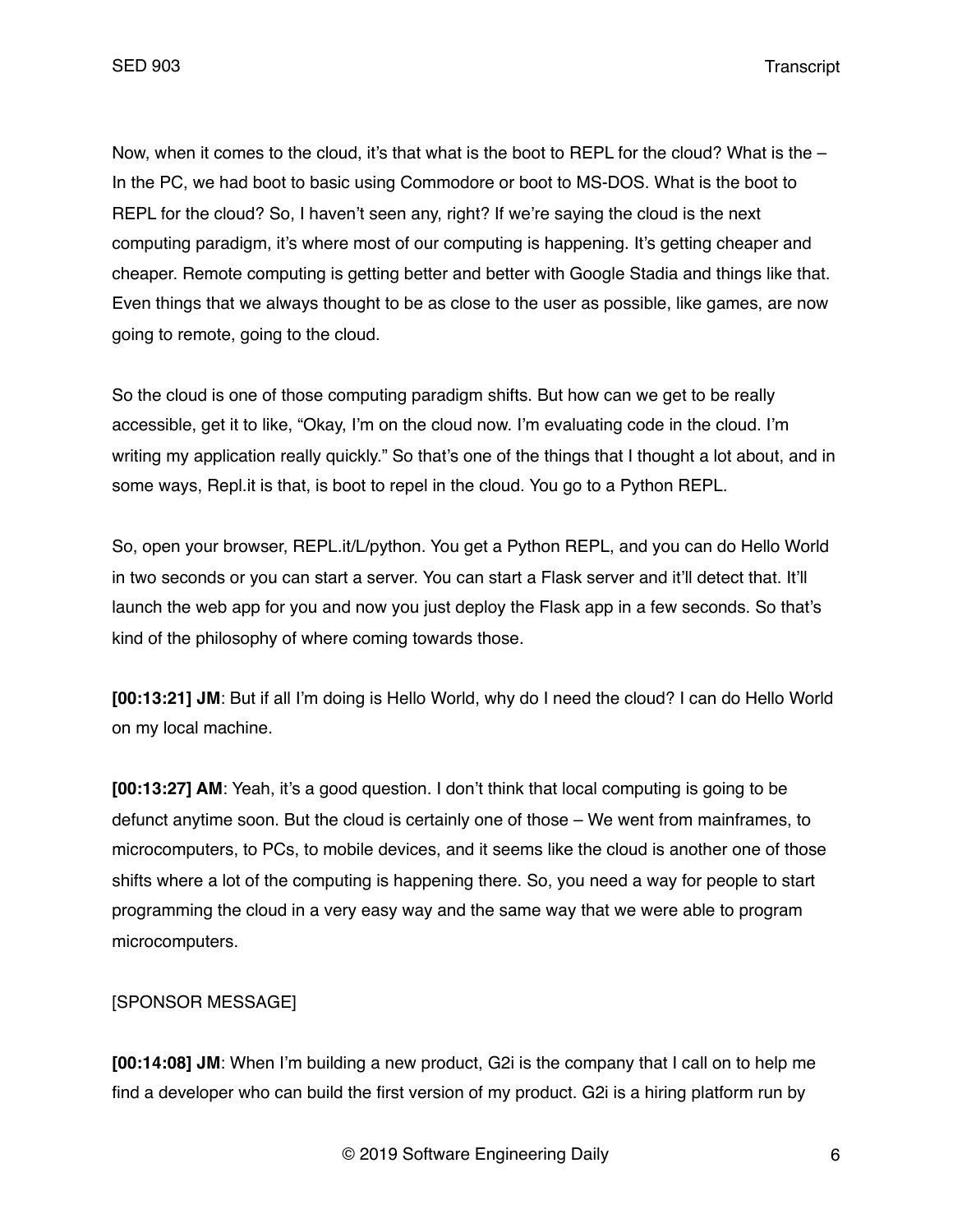engineers that matches you with React, React Native, GraphQL and mobile engineers who you can trust. Whether you are a new company building your first product, like me, or an established company that wants additional engineering help, G2i has the talent that you need to accomplish your goals.

Go to softwareengineeringdaily.com/g2i to learn more about what G2i has to offer. We've also done several shows with the people who run G2i, Gabe Greenberg, and the rest of his team. These are engineers who know about the React ecosystem, about the mobile ecosystem, about GraphQL, React Native. They know their stuff and they run a great organization.

In my personal experience, G2i has linked me up with experienced engineers that can fit my budget, and the G2i staff are friendly and easy to work with. They know how product development works. They can help you find the perfect engineer for your stack, and you can go to softwareengineeringdaily.com/g2i to learn more about G2i.

Thank you to G2i for being a great supporter of Software Engineering Daily both as listeners and also as people who have contributed code that have helped me out in my projects. So if you want to get some additional help for your engineering projects, go to softwareengineeringdaily

# [INTERVIEW CONTINUED]

**[00:15:56] JM**: I definitely agree with that. I guess what I'm taking issue with is whether or not that point needs to occur at Hello World. When I'm in my Hello World phase of programming, to some extent, I don't even want to think about servers and like remote stuff and like HTTP something. I'm just overwhelmed by like what's the syntax.

**[00:16:23] AM**: Yeah. You're sort of agnostic to that, and especially on Repl.it, you don't know where you're executing a code. A lot of people think they're doing it locally. So, it doesn't matter. You're right. But one other principle that we have is another thing that we've lost is the incremental approach to learning programming.

So, it used to be that maybe you've edited your MySpace page and then you've opened your HTML letter and you created your first website. You sort of accidentally became a programmer.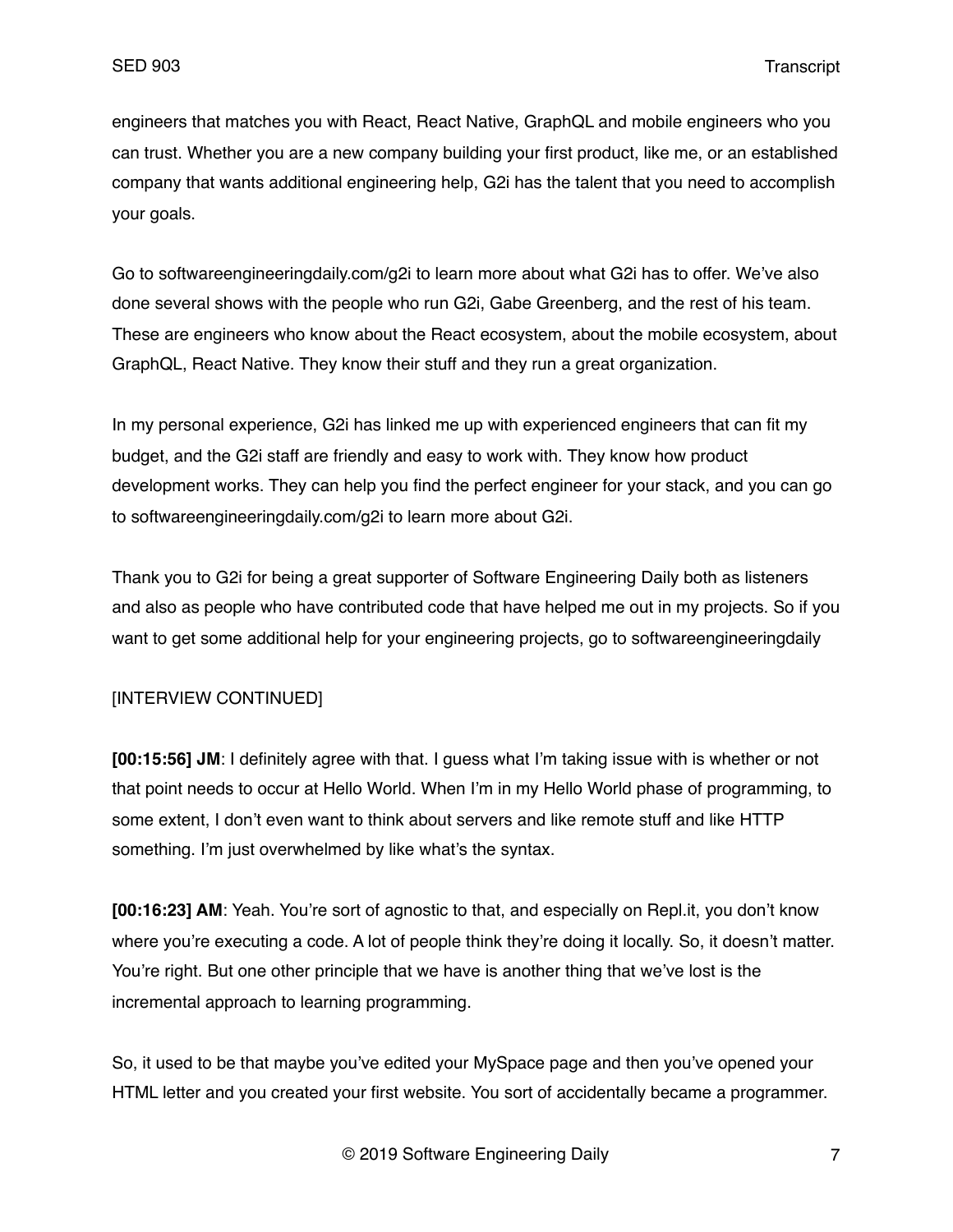Right now, it's really hard to be accidentally a programmer. You have to go to a boot camp or a computer science university or something like that. But you need that sort of continuum. So maybe you've written Hello World and then you wrote your first programmer.

But then maybe you want to save things to a file and have that file be downloadable or share that with your friends. Maybe you want to start a server or maybe the first thing that after you learned the basic programming, you Google like how to make a website in Python. Then you go to a Stack Overflow link. Inside the Stack Overflow link is like a piece of code for a simple HTTP server in Python. You copy that. You should be able to paste it on Repl.it and it should just work.

So we make that work actually, and the way we make that work is that, say, it imports Flask. We have a package manager we call Universal Package Manager. It's an abstraction on top of all the different package managers for different languages. One of its more instinct features is what we call bear imports. So bear imports basically analyzes your code. Looks at what imports you have, and then installs them for you.

If you're someone who's just getting started with programming and you copied a piece of code from the internet and you want to do a specific thing, like start a server, or start a website, start a developer website. It should just work. So I do agree with you that you don't have to think about all that stuff. You can delay the complexity as much as possible, and we're totally onboard with that.

Now, the question is like why not do it locally then put it on the cloud. I think that incremental approach to learning makes it easy if it's all in one place and you're like coding against the same runtime, same environment and that doesn't change under your feet.

**[00:18:48] JM**: Yeah. The friction I agree with you on is the point at which – If I decide I want to standup a Python webserver, I can go to Stack Overflow and I can learn about how to set up that server locally. That's never been an issue for me in my recollection. Where it gets tough is like when you want to deploy it. When you actually want to deploy that server and make it accessible to people to go to www.jeffswebsite.com. Then you have to start looking, like, "What is the hosting thing? Is there a firewall rule thing?"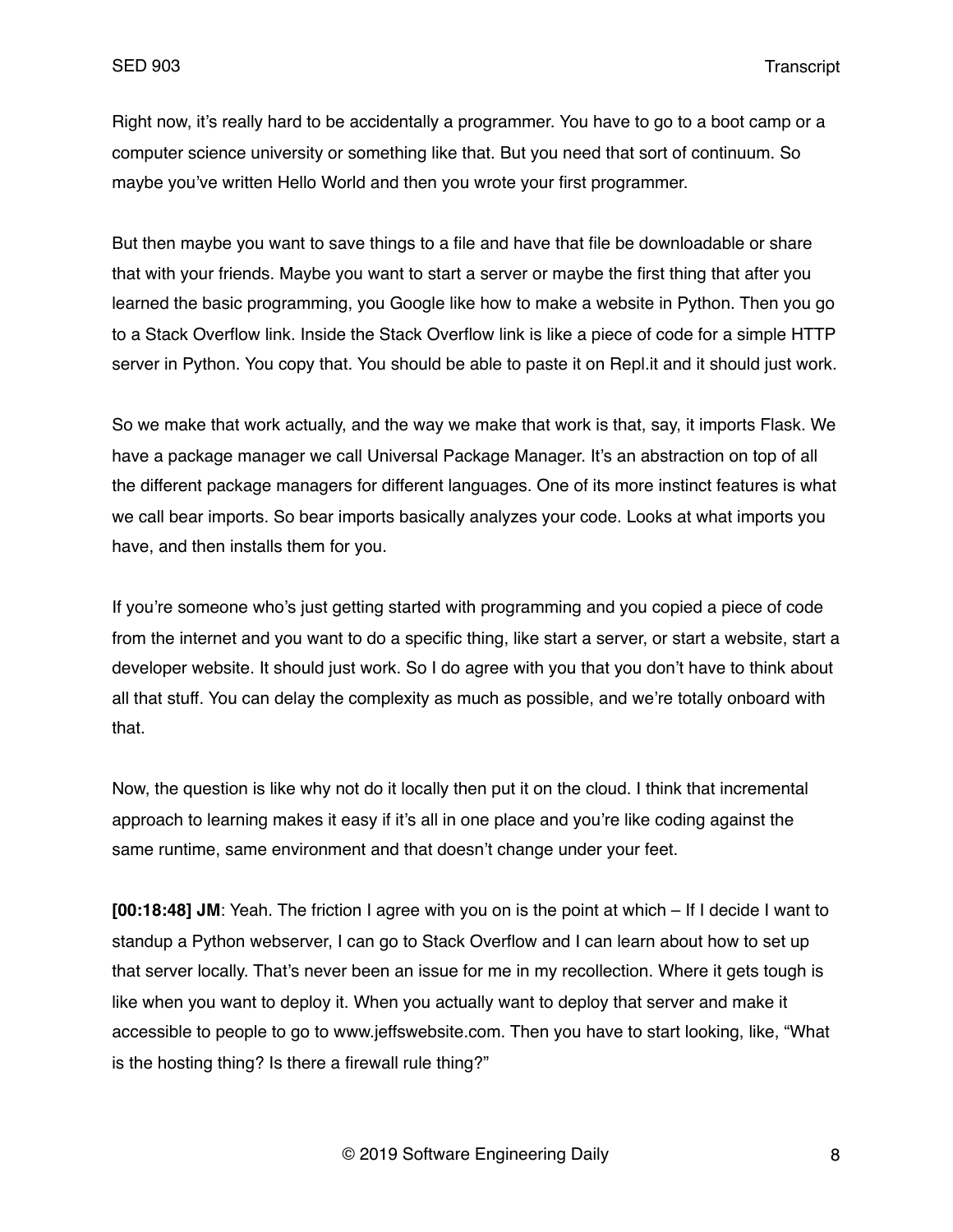There is where I see the idea that if you've actually started in the cloud, then whatever cloud system you're on, can support you easily making that a universally accessible website, rather than a locally accessible website.

**[00:19:44] AM**: But I would actually – The first part of what you said here is that it's always been easy for you to send up a local webserver. I don't think that's true for everyone, right? So, think about everything that you need to say do a Flask, which is the most popular Python web framework, a Flask server locally.

So, think about everything that you need to say do a Flask, which is the most popular Python web framework, a Flak server, locally. Maybe you Google that. Maybe you get that code snippet, but then you need to know how to start in your project, how to create directory CD into that. You know, in the project. And then you need to learn how to use Pip. You probably don't have Pip installed.

Then you need to go figure out how to install Pip. Then after you install Pip – Well, there are some issues there. Maybe install Pip 2 instead of Pip 3, and you're trying to do a Python 3 project versus a Python 3 project. So, there're a lot of issues. Then you get into virtual env and you're getting into all these complexity. Maybe we can blame Python for that complexity. But every language has its complexity. A lot of people get stuck and a lot of people just don't know where to go after that.

In my opinion, for programing to hook people in, they need to have that feeling of programming. What it feels like to be programming. A lot of people think what programming is, is IT, is trouble shooting. It's installing and uninstalling things and linking and unlinking thing and doing all that stuff. So, I think abstracting that away early on in the process is important.

Now, the usual criticism of this is that, "Okay, you're being too magical. You're hiding that way. People are not learning properly." Actually, invariably, we see people that start with Repl.it go locally and know how to set up development environment and actually learn all of these stuff. So it's not an either or situation, but I think especially early on, you'd want to get people as fast as possible to see a result.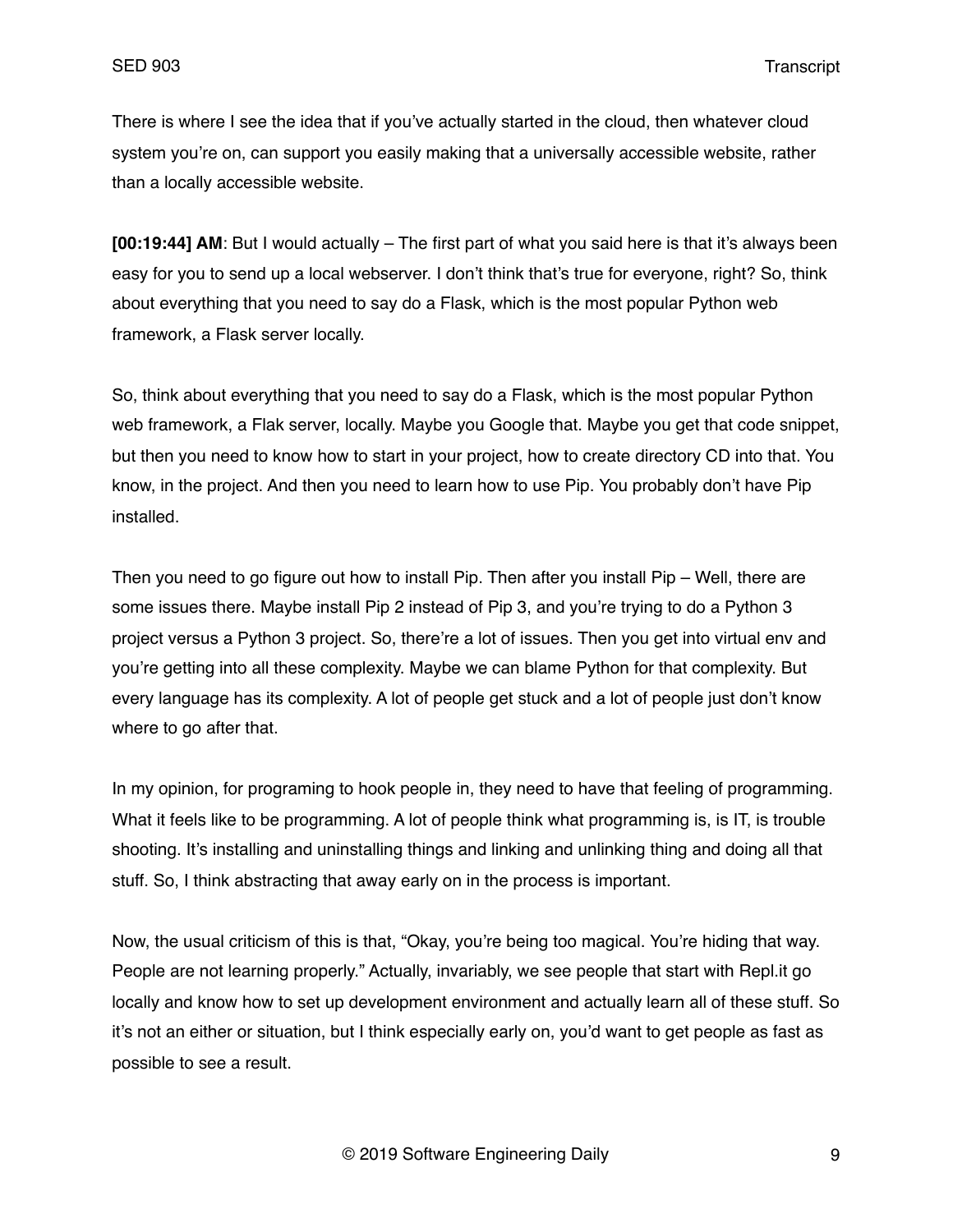But to your second point about deployment, to see result and share it with someone, right? I want to be able to share it with  $- A$  lot of people, their first user is their grandma or their friends. So you want to just share a website with them and should be able to render. We actually go beyond that on the sharing side.

If you've written a command line application, just Hello World, or what's your name, hello Jeff. We actually give you a shareable link just for the terminal output. So you can give that to your friend and they can just see that. So, another thing that we try to do is like the first experience of getting a user should be really fast. You're 9-years-old. You're building a small program. You should be able to get your first user to like play with your small, let's say, texts story game or something like that. On the deployment side, we make sharing a lot easier. We make sharing web apps and command line applications a lot easier.

**[00:22:36] JM**: Yeah. I mean, I'm with you that everything moves to the cloud for one reason or another, and it actually doesn't even matter what I believe, because you just look at what Google is doing. They wouldn't be investing so much in Chromebooks if this was not the future. Everything is going to the cloud. It's dumb client devices for the large part. I mean, unless you're like a car, right? Then you actually have some like real significant tradeoffs to make and decisions to make.

I'm sure this shift always goes back and forth. But like right now, you look at what the Chromebook is doing. You look at what's going on with WebAssembly. Clearly, we're pushing a lot of functionality into its – You've got a client that's kind of doing a lot of stateless processing, and then all of the stateful stuff is happening in the cloud, because why would you want to have two phase, three phase commit involving like your client device in a way where you might lose – Just like push everything to the cloud.

So, it becomes a question of like, "I wonder where we're at in the movement towards that complete cloud development experience." Specifically, what are the shortcomings or what's the division of labor today between the client device and the cloud. What developments need to occur to get that closer to the ideal? Whatever ideal you envision? Whatever is the division of labor that you envision?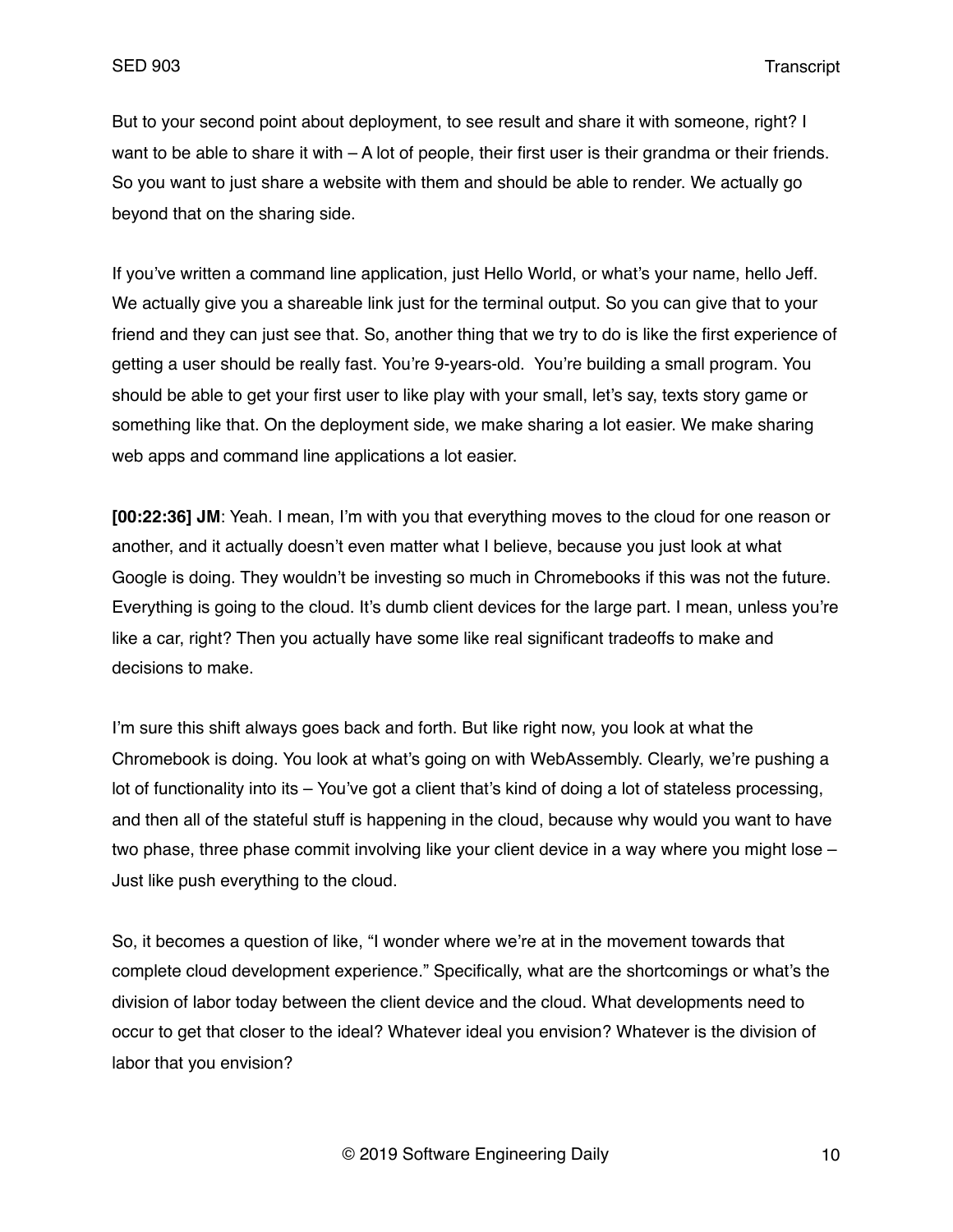**[00:24:05] AM**: Are we talking about computing I general or development?

**[00:24:07] JM**: Computing in general.

**[00:24:09] AM**: Yeah. So o the extreme side of decorating, you have Apple and iPhone and its very sort of edge-oriented computing. It's a very client-heavy computing. The likes Google is on the other side, where it's like very cloud computing. I think a lot of the world, a lot more of hat were seeing is going towards cloud. If you think about the next 2 billion people coming online, they're probably going to use cheap computers that will not enable them to do all the computing that they want to do locally. But then the question is like, "Are they actually getting good internet?" And then there are few things we can talk about there, like the Satellite Internet by Amazon or by SpaceX. That might happen very soon in the next couple of years.

So, if you think about these shifts, very cheap mobile devices and client computing and highspeed internet, cheap high-speed internet all over the world. Then cheap computing, like obviously all the big clouds are just like competing, computing prices, like lower, lower every year. If you look at this three shift, I'd be betting that like we're going to see more and more. Maybe cloud might not be the best thing here, but remote computing. I think there are opportunities where you can see some kind of like mesh networking, remote computing thing happen.

For example, if you have a very powerful desktop at home, maybe you could like plug it into a network and it becomes that –

**[00:25:43] JM**: We've heard that story before.

**[00:25:45] AM**: Yeah.

**[00:25:47] JM**: Eventually it will happen. Some involving Ethereum or something.

**[00:25:50] AM**: Yeah. No. I'm not going that way. But, I mean, they –

**[00:25:55] JM**: But eventually, why not?

© 2019 Software Engineering Daily 11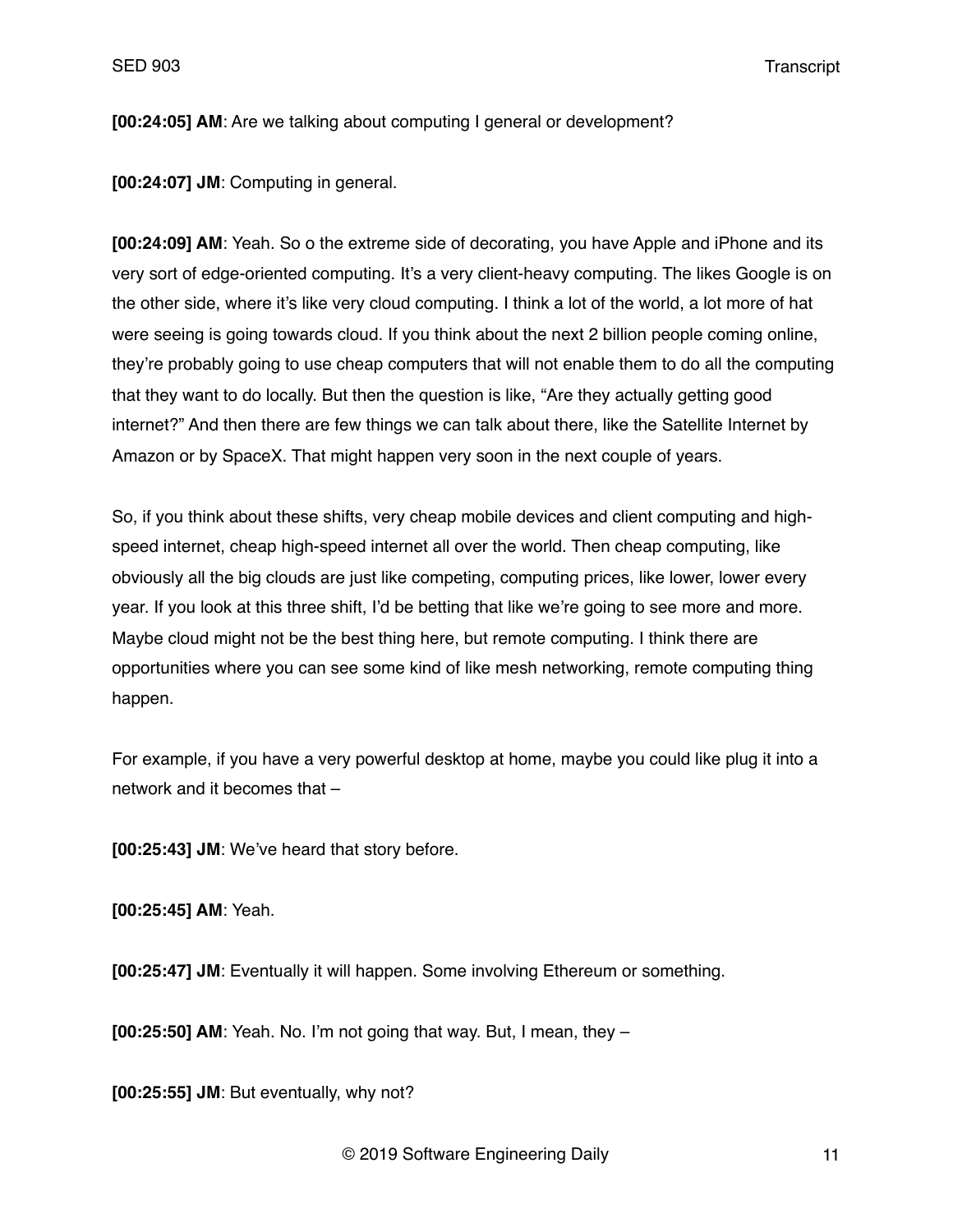**[00:25:56] AM**: Why not? Yeah. Yeah. Why not? You could see it trending that direction. But, with regards to development, what does it take to bring it online and what are the critiques there. Obviously, the biggest critique is that people are used to their tools, right? They're used to Emacs, then VSCode. You have like complete control over your machine. If you wreck it, it's your problem. You're going to fix it.

On the cloud, you're basically renting out a computer from someone on the  $-$  It's someone else's computer basically, and a lot of time cloud development environments actually don't have as many tools and options. It's more narrow. But I think a lot of these things are just because it's really early in that direction. I think a lot of these things could be solved. But I'm actually not against local development as well. It's not like something. It's not like we at Repl.it are pushing cloud evolvement as the end and be all of everything. Who knows? We might also be releasing like a local editor sometime in the future. We don't take like a very strong stance on that.

The strongest stance we take actually is interactive programming. We think that things, like I said earlier, is that programming is a conversation between the human and the machine.

Seymour Papert, one of the grandfathers of MIT Media Lab that does all these fantastic computing experiments, and now they're on Scratch. I think the world's most popular programming environment for kids. It has millions of kids on it. He said once that computers are match speaking machines, and that for kids to learn math, they can just talk to the computer.

I thought this was like a really good metaphor for what programming is. It's sort of like a conversation with this highly-logical entity that's kind of executing your commands. But it needs to be a little bit more interactive, because we make mistakes, because we don't have fullyformed thoughts as humans. So, it needs to be this back and forth experience with the machine.

So, this is one strong sense we take. Speed as to which people start is another strong sense we take. Incremental or adaptive IDEs. Just start at simple. Start at very easy, and then expand and show their power and allow you to do more interesting things as you get advanced in your career. That's another strong sense that we take. But as far as the cloud, that's where my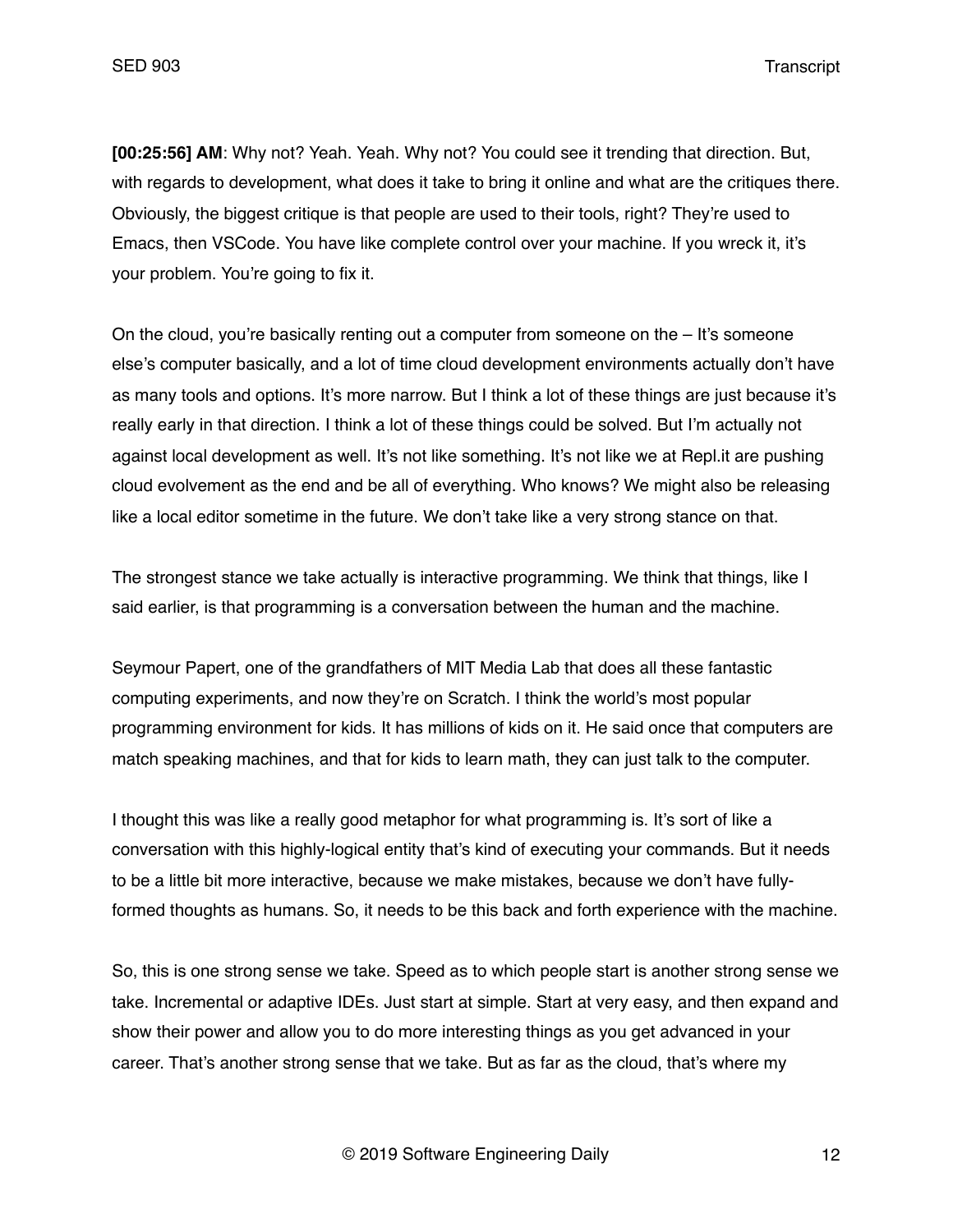thinking is right now, but I'm open to the idea that things might change or that future might not come to fruition, etc.

# [SPONSOR MESSAGE]

**[00:29:01] JM**: At the beginning of 2019, we had problems with Software Daily, which is our custom-built website and mobile app set. The website was not engineered properly, and our iOS app was buggy. Everything needed a redesign. To help us refactor our cross-platform application, we brought in Altology. Altology a full stack software engineering firm that helps innovators build worthwhile products.

Altology will help you get your project or your company to where you want them to be. They can rescue your project. They can augment your team. They can help you get a new version of your product out the door. If you're building a brand-new product from scratch, Altology can also design and develop web and mobile products that are brand-new. The Altology team is entrepreneurial. They're design-focused, and they're able to work across the stack. To get help with your engineering projects, check out Altology today by going to all altology.com. That's altology.com.

Thank you to the Altology team for helping us get Software Daily to where it is today, and for being continued friends of the show. If you need help with your application, check out altology.com.

# [INTERVIEW CONTINUED]

**[00:30:28] JM**: Let's get into the engineering behind Repl.it. So, for people who don't know, it's a system where you can just open up Repl.it and it's like you have a terminal in the cloud. There have been a number of efforts at this kind of thing over the years. Is there some specific engineering breakthrough that happened more recently that has made it easier to build Repl.it, or did you do anything marketly different? Tell me about the engineering behind it and kind of the why now question. Because this thing has been tried. You've got Cloud9 and a bunch of these other things that have been tried over the years. Why has it gotten better today?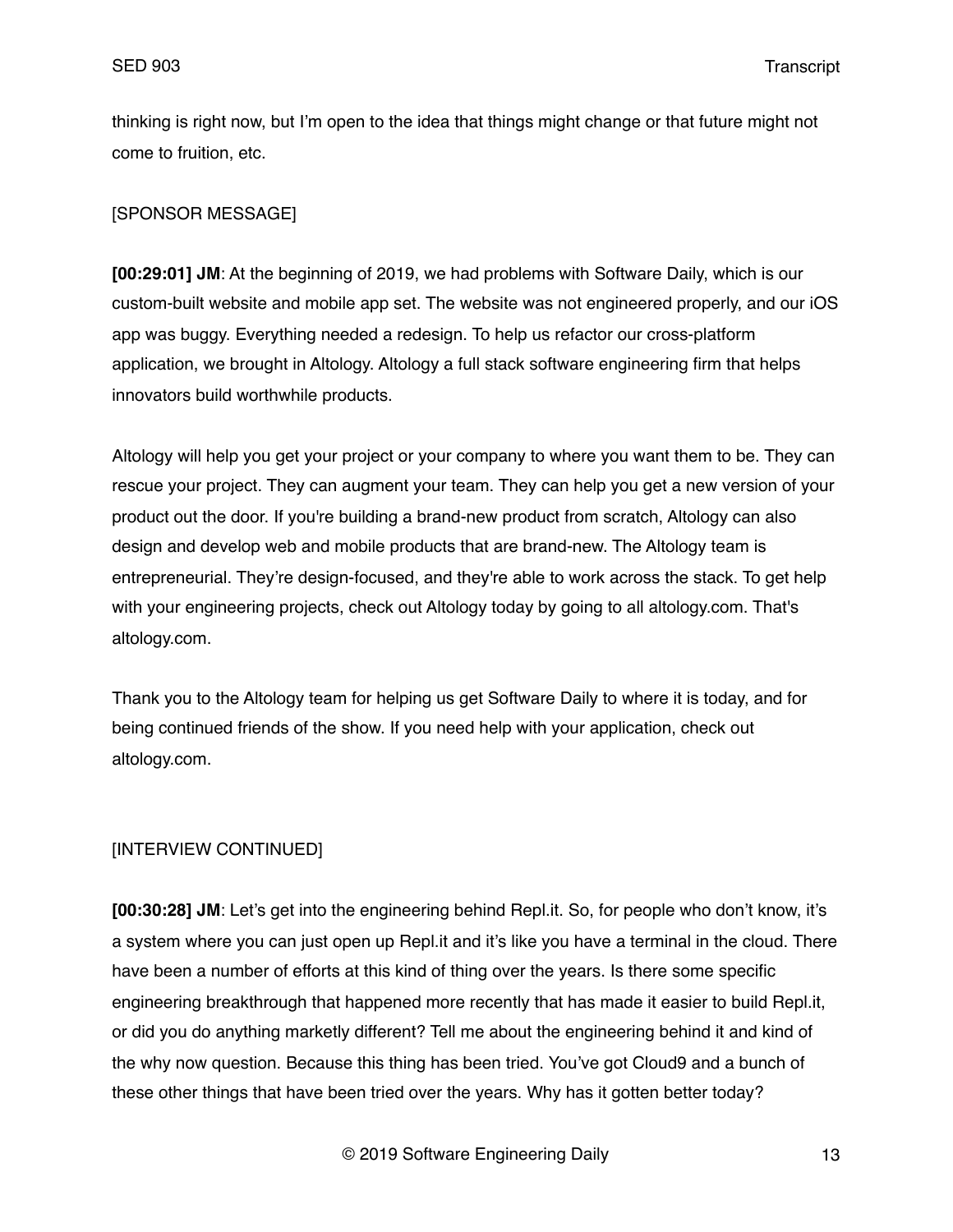**[00:31:16] AM**: There are a number of things that made it better today. Let me answer this question. So, actually, the technology behind Repl.it, the original idea has been around for a longtime. So, 2009, 2010, I was going to a university back in Jordan where I'm from, and one of my frustration has been every time I go to computer science class, someone with no laptop. I couldn't afford one.

So I would go to class, and every time before we start coding, we have to set up the development environment for the different languages we're using. That's very frustrating, because you're in the computer lab. You might not have the necessary software, or it might have the software, but it's configured differently or the versions are wrong. So you could see the professor or the assistant kind of like going around and trying to fix all that development environments.

So, all these frustrations let me kind of dream about the world where I can ctrl+t and open a new tab and start coding. So that was original idea behind it. And I started working on it. At the time, 2009, Chrome had just come out like a year or two earlier. V8 had just come out. JavaScript was getting faster. It was obvious to me that the browser is going to become the primary application development or application distribution runtime environment.

So I was like, "Okay. Now we have docs and like the whole Google Suite online. Probably a lot of the things that we do locally will probably move to the browser as well, that programming should be one of them." I looked around and there wasn't a lot out there. I'm not sure if I'm mixing my timeline, but I think the only thing that I saw, the only experiment that I saw was Mozilla Bespin, it was called, which became later on Ace, which was the editor that was powering Cloud9.

But there wasn't really a lot of people. There was a few JavaScript REPLs where you can execute JavaScript like JS Bin style, things like that. There wasn't a REPL that could run any language. There wasn't a REPL that you can both like edit and like do interactive programming in. So I wanted to do that.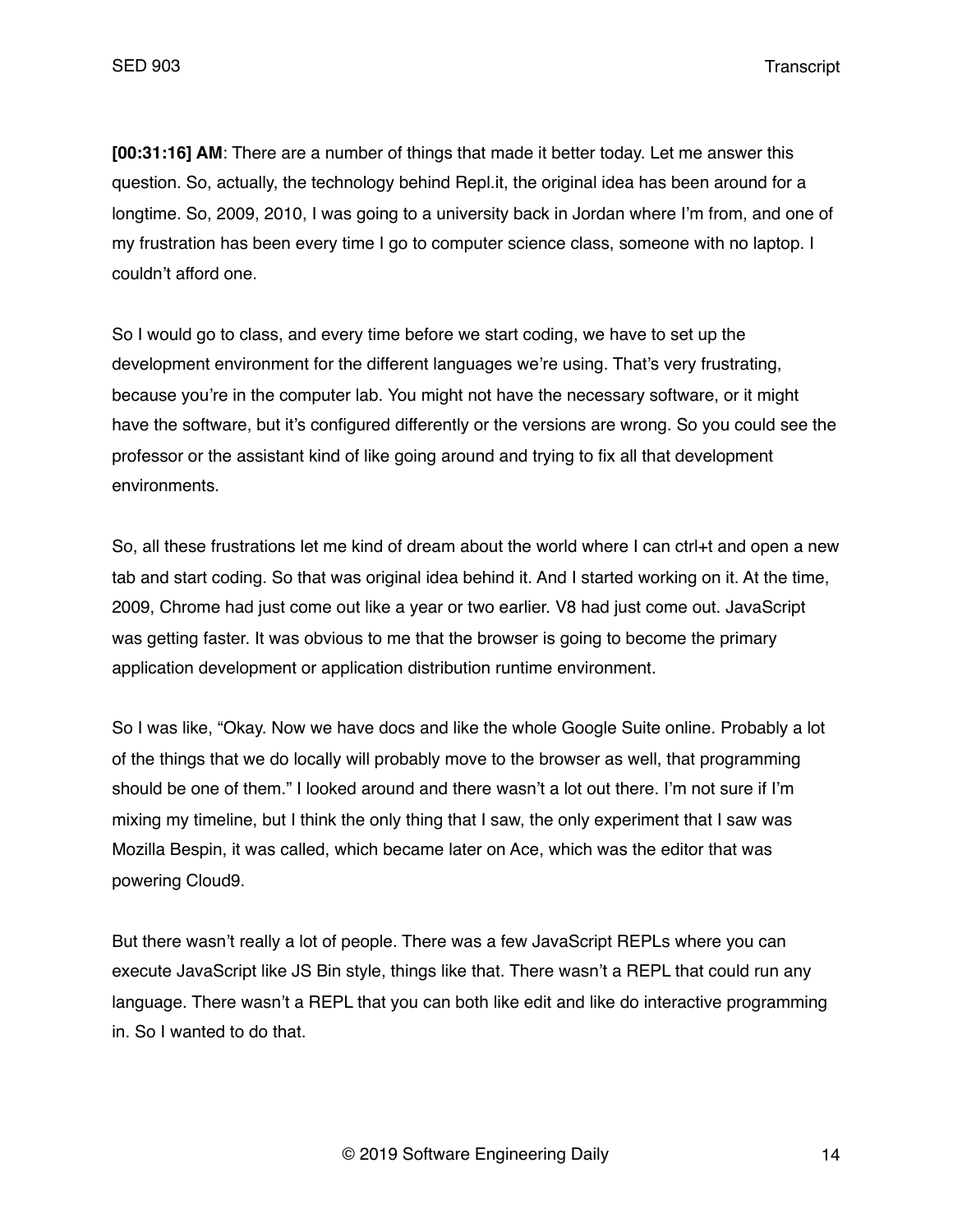My friends and I were setting SICP, Structure and Interpretation of Computer Programs, which is a classic MIT introduction to programming course. That was originally – The language for it was Scheme. Right now I think they switched to Python, but it was Scheme as the introduction and there's a lovely YouTube series on it where the original authors just give the lectures and it's one of the best computer science courses out there. It's elementary, but they do it in such an elegant way.

So, when my friends and I were setting it outside of school. It wasn't a school program or anything like that. We just decided to do it, because we loved it. I put up a Scheme REPL for my friend. So I wrote a Scheme interpreter and put it up and we started using it, my friends and I, and we're like, "Okay. This is really cool." We really loved this experience. So, "Okay. Maybe this idea has legs. Okay. Let's do Python afterwards."

So we started writing a Python interpreter in JavaScript, because naturally that's how you want to do it. Two, three months in and it's like, "Okay. This is going to take 10 years. This project – Just to like get all the languages in."

At the time, Mozilla had mscripton that they were working on, a researcher was working on. Then I think they had like a rudimentary version of Python compiled to JavaScript. So we thought, "Okay. This is interesting. Let's try this out." We tried it out and evaluated basic Python. But then there was a lot of things missing for it. So we started contributing to the project.

I think we implemented the original kind of POSICs emulation layer, like the file system and things like that for mscripton. Then we got Ruby. We got Python. We got Lua. We got a few other languages then. So we released the first, basically, production-ready mscripton app. The first production mscripton app was Repl.it.

**[00:35:21] JM**: By the way, this was like long before you were even at Facebook, right? So you've been thinking about this for a long time.

**[00:35:27] AM**: Yeah, this was like literally 10 years ago. So, we released JS REPL, was the thing that released the open source, the open source environment for building JavaScript REPLs for any language. Then Repl.it was basically the demo application on top of that.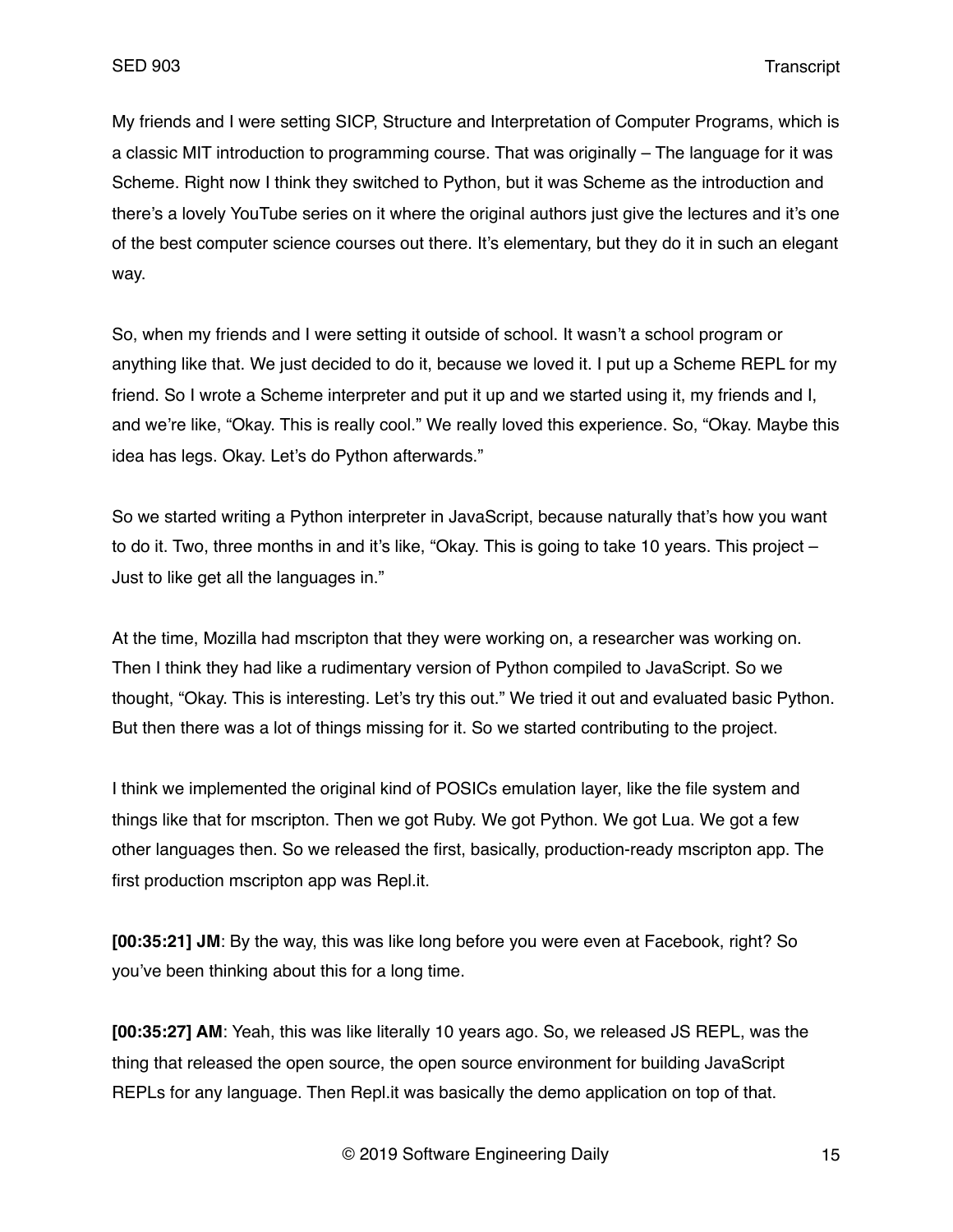2011, we had the same domain name and we put up the application. It was basically a list of languages. You select one language and you just like - There's an editor. There's a console. That's it. And there's a big play button, and you could run that thing. And we released it. It was number in Hacker News for a few days. Then later on was really surreal what happened.

**[00:36:03] JM**: Wait. That was 2011?

**[00:36:04] AM**: That's 2011.

**[00:36:05] JM**: What years were you at Facebook again?

**[00:36:06] AM**: 2013 to 2016.

**[00:36:09] JM**: Oh my God! Okay.

**[00:36:10] AM**: Yeah. 2011, released this, top of Hacker News. We started getting all the companies interested in what we're doing. We're like two or three kids from Jordan. I recruited some of my friends. My now wife did the logo design for us. And Udacity started using it. We got an email from Peter Norvig saying like, "Hey, we're really interested in what you're doing. Can we use it for Udacity?"

A bunch of other companies started using a lot of online coding schools. Some are still alive. Some are dead. Then Codeacademy started using it. Codeacademy had launched in 2011 and they used a lot of the infrastructure that we've built to build their website.

**[00:36:51] JM**: Oh my God! So that's how you wound up at Codeacademy.

**[00:36:53] AM**: Yup.

**[00:36:55] JM**: Oh my God!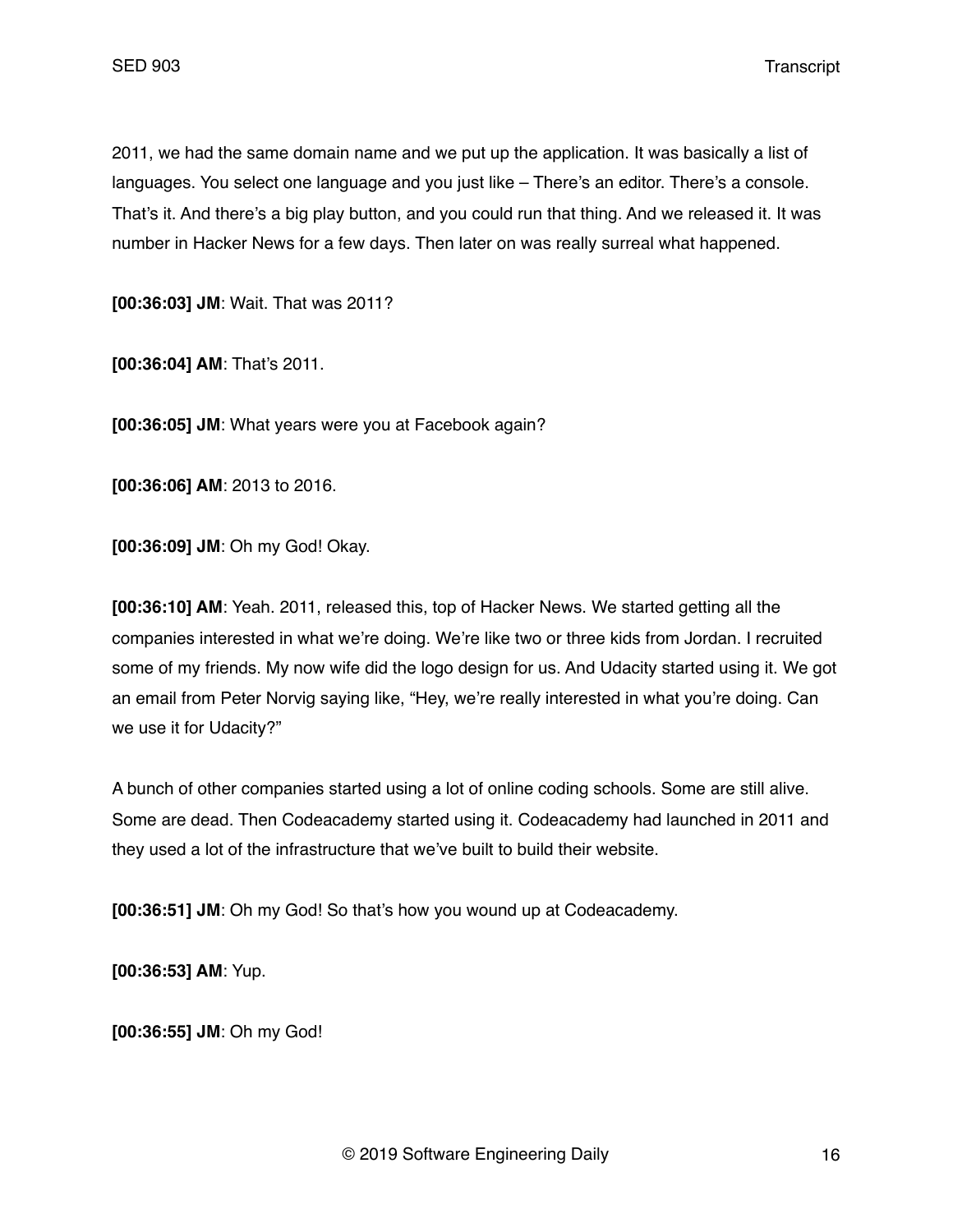**[00:36:56] AM**: So the founder CEO, Zach Sims, wanted to hire me and I'm like, "No. No. I want to make this a startup. I want to build this." I resisted for a while and I tried to raise money on Jordan, but there was like a handful of VCs and they're like, "Look, son. We only fund copies of American companies. We let globalism do our work. Why would we innovate?" Which is an irrational thing to do, I think. It's gone a lot better now.

So I reluctantly kind of agreed to start talking to the Codeacdemy folks and did some consulting for them and worked on more languages for Codeacademy. Then founder CEO came to Jordan, flew to Jordan to recruit me, and we went to the Dead Sea and we hang out for a while, and afterwards I kept saying no and he kept giving me a bigger offer. Then I was taking him back to the airport, because I just said no. Then he gave me a bigger offer at the airport, and we literally in the car signed the offer.

**[00:38:01] JM**: Do you think if you would have just done Repl.it back then it would have worked?

**[00:38:06] AM**: Yeah.

**[00:38:06] JM**: Wow! That is hilarious.

**[00:38:10] AM**: I think I should have just like – Yahoo had acquired a Jordanian company. The first Arabic email company called Maktoob. So I was working at Yahoo. That was my day job after graduating, and hated it. Yahoo was like the beginning of the decline, 2011, and it was just awful. They treated engineers really badly, because they were thinking, "Oh, we're a media company. Engineering is a cost that we shouldn't have."

So I really hated my job and I would go home and work on this at night and weekends and things like that. That's the sort of the path and life where like you just go zigzag and go back to the original idea. It took me basically from launch to the starting the company five years, and had abandoned the project like after I worked at Codeacademy and then Facebook. I abandoned the project for five years.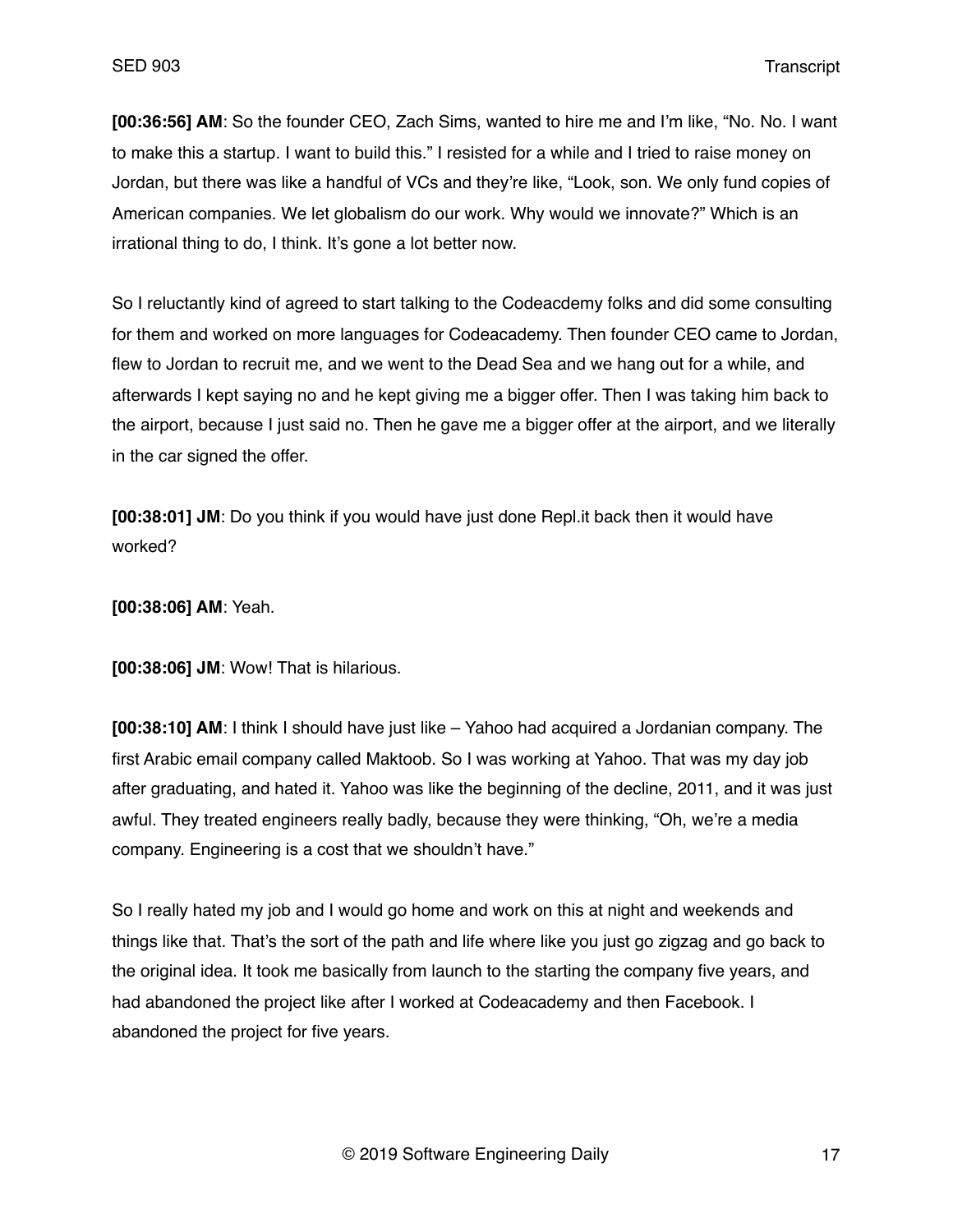Then the person who took the initiative to revive the project was actually my wife, Haya, which is my cofounder. Now, designer, Repl.it's designer. She's like work on side projects all the time, and she was struggling to find a job in design at the time, I think, New York. We're in New York. And she wanted more things for portfolio, and we thought it'd be fun to work on her project. She's like, "Whatever happened to that like Repl.it project that we worked on?"

So, I opened up Google Analytics and sure enough there was like, 5,000, 6,000 monthly active users. I'm like, "Okay. It's really buggy and we haven't updated it in a really longtime. Let's see what happens." So I write – What became our infrastructure, we call goval now. It's written in Go. It's an evaluation service, like goval. So I built this Docker-based container orchestration and evaluation system sort of pre- Kubernetes. I probably would have used Kubernetes then. And released it and we added more languages and we saw users grow. Then we added user accounts and saving your projects. But that didn't exist. We saw more users.

So, by the time my role at Facebook was kind of naturally coming to an end, I had started the JavaScript infrastructure team, which maintained Babel and Jest and a lot of these tools. They wanted to just wind that down to team, and I thought, "Okay. Maybe we could finally make this thing a company." It was really growing to the point that it was like causing me a big chunk of my salary just to keep it up.

So I quit my job in April 2016 and went fulltime on this. We're able to raise a round of funding, or on the same time, not long afterwards, from Bloomberg Beta.

**[00:40:56] JM**: I just want to pause there and say, "I don't think it's that. It's neither common nor uncommon for people to have these projects that they tinker with for like a decade, and like think about for a decade until they kind of –" It's like some combination of the project reaching maturity and just like looking around in the market and saying to yourself enough times, "Why isn't anybody doing this?" Not to insert personal anecdote.

But before I started this podcast, I was so sure somebody else would do it. I was like, "Why even try? Somebody else is just going to do it." Which is it's such a weird internal – I don't know if you were playing those internal psychological games, but you sort of just like assume you're going to get scooped, or you assumed there's some reason not to do it. You assumed like the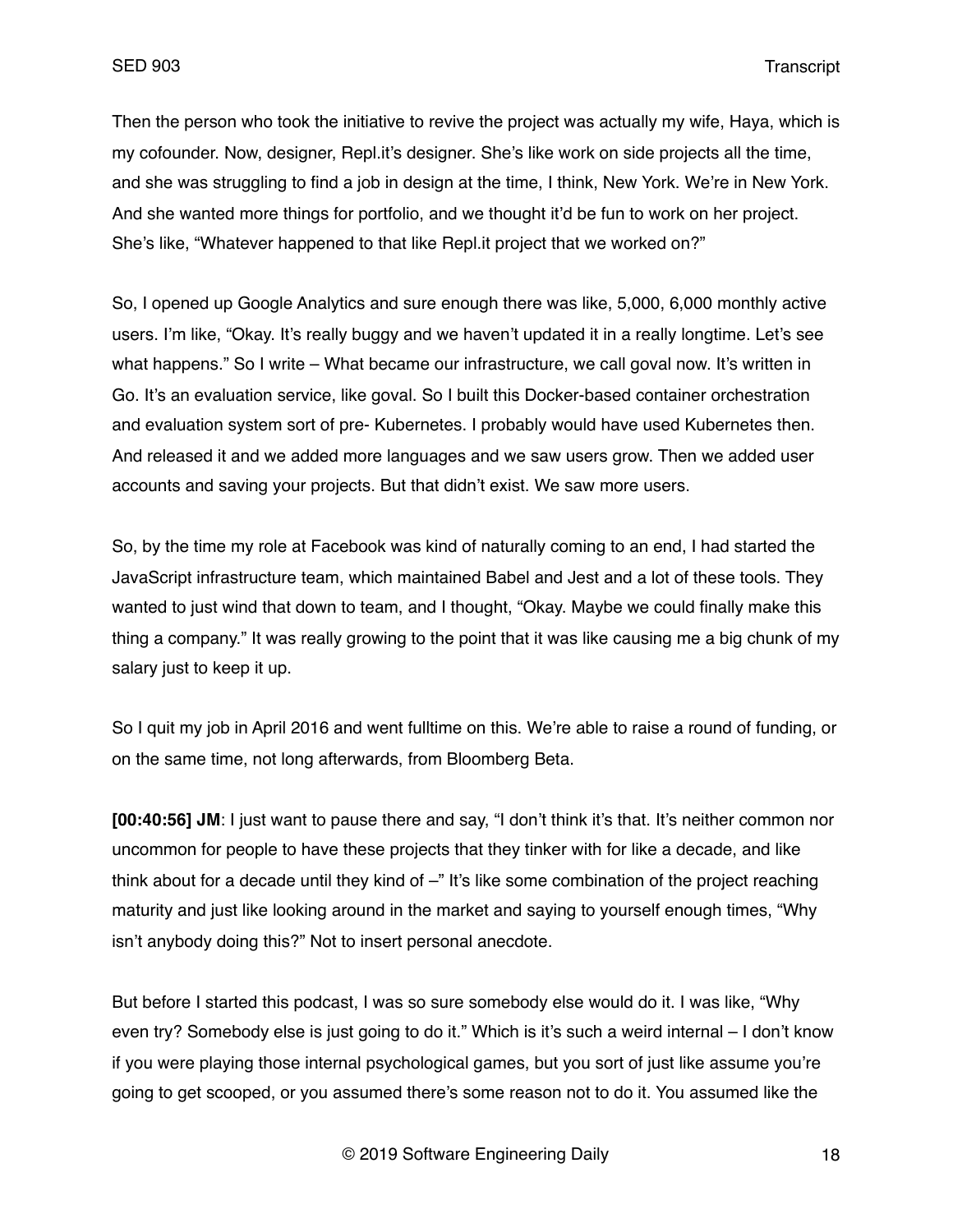efficient market is going to take care of it or it should have already taken care of it by now. Therefore, it means that it doesn't work, right?

It's just weird how the psychology sometimes keeps you from doing what you should have done. Until 10 years later, you finally have the – Whatever. Self-motivation or self-determination, confidence, whatever you want to call it to actually go through it.

**[00:42:10] AM**: Also money. That's the other thing.

**[00:42:13] JM**: Okay. Yeah, money.

**[00:42:14] AM**: Yeah. For most of my life I didn't have much money. So, in 2016 I had like some Facebook stocks that vested. I had some savings to stand up on my feet. Put in like 20k, 30K in the company before we raised money. I wouldn't been able to do that, to take that risk without some kind of – Even leaving Codeacademy I was broke. I had startup stocks, but actually exercising those and paying the taxes on them was a huge burden.

When we were doing the Facebook onboarding, I have to fly from New York to California. I didn't have money to pay for the ticket. They reimbursed it afterwards, but I didn't have money to pay for the ticket. What I did was I put out our home in New York, our apartment up on Airbnb and got the money for Airbnb to fly over to California. So, money was a big aspect in that.

But I do agree that also self-doubt and the idea that there're so many people in the world, 7 billion people. On the internet, there's like 2 or 3 billion people. But how come no one is making software engineering, really in-depth software engineering podcasts? It's like the first time I met you, I think I said that. I love this podcast. I listen to it. But when I was looking for one, there wasn't much. You kind of like go around different podcasts and nothing is really interesting. But this one was really interesting. I still think there should be more.

**[00:43:56] JM**: I totally agree. I totally agree.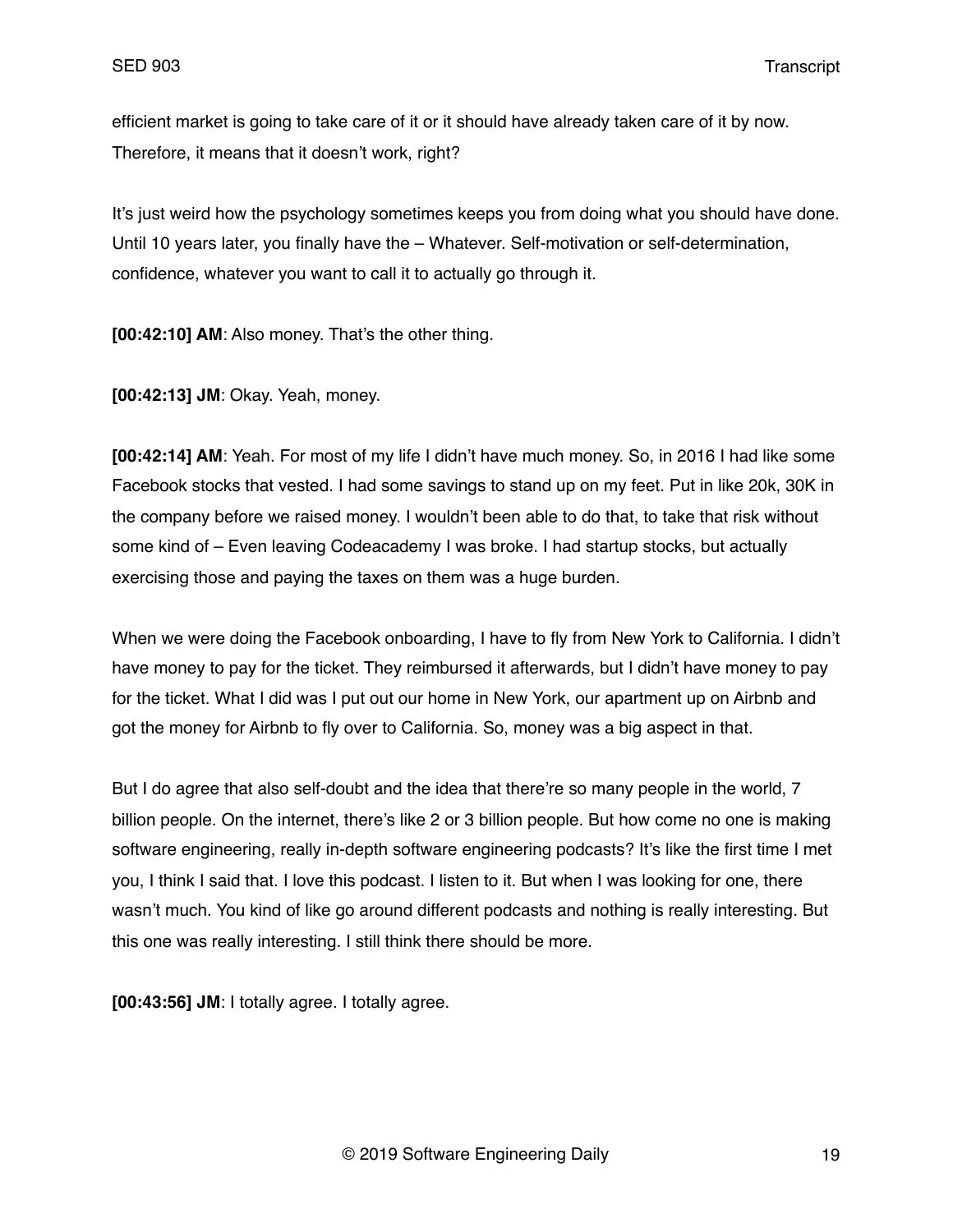**[00:43:59] AM**: So it's weird how that works. I don't know the market is really efficient, actually. But, yeah, it took a longtime. I wish there were more venture in Jordan. I wish there were more VCs taking changes no people on different parts of the world.

**[00:44:16] JM**: I think that Pioneer thing is pretty cool.

**[00:44:18] AM**: Yeah, Pioneer is really cool. There's like a lot more work now. YC is going global. So that's really cool. A lot of people are comfortable funding people online and without meeting them in person. So that's getting better. So I'm really excited about that future.

**[00:44:32] JM**: This is like pretty much a proof that the efficient market hypothesis doesn't work. We don't have the money going to the entrepreneurial people. Man! We've really ran up a lot of time here talking about random stuff. I guess we should talk some about – A little bit more about engineering. So now that you've been – I guess one thing I want to ask is like of all these languages, for building a web IDE, is there one that was like particularly hard? I don't know, Java or something, to actually virtualize in the cloud, or are they all – Actually, no. Here's a better question. This is a more succinct question. When I spin up a REPL, when I go to REPL, what is happening on the backend?

**[00:45:12] AM**: Yup, that's a great question. So, the first thing that we do is we – The webserver serves you the JavaScript and the application, the editor, everything, and then gives you a token and then you connect to an external server, which is eval.replit, and that server is where the magic happens basically. So the first thing you connect to is a service that we call conman, container manager. This is kind of like what it says. It will check if the project has an existing container. If it has an existing container, it routes you to that container. If you're connecting to a multiplayer session, our version of collaboration, it connects you – It also finds that container somewhere in our cluster. It connects you to that container.

But if it's a new project, we will spin up a new container for you. Inside that container, we put in a program called pitone, which is our version of the init process. So that sort of ZooDoo edit process. Then basically your browser is talking directly to that, to that server. Then we have a protocol that resembles SSH. So you open channels and you have – For every servers that you want, you sort of do some kind of handshake and open a bidirectional channel.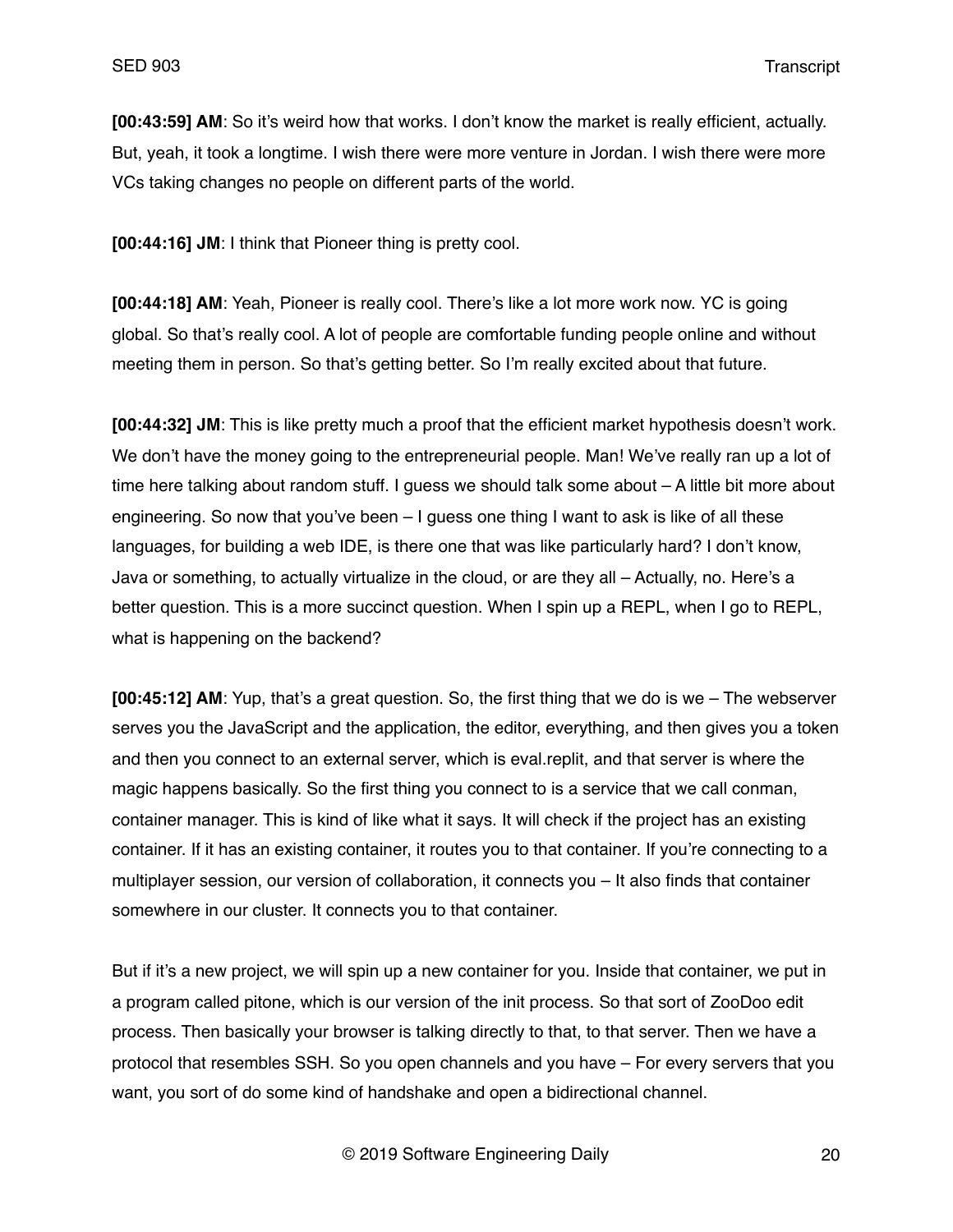So in Repl.it we have different services. So the service is evaluating code. So that's one channel. When that channel starts, what we do is we open a process for the REPL. So, for interactive languages, we actually spin up the actual REPL for Python, Node, whatever. We have actually an open source project called Prybar. We call it Universal REPL Interface. It basically creates the same interface for all the languages that have interactive programming environment.

So Ruby, Python, JavaScript, they all behave the same way. So there're papers over that complexity, and this is a reoccurring pattern that you'll see in our infrastructure, is like it's all about papering over language complexities. So it starts that Prybar. Attaches a PTY and then streams it back to the – We use Xterm. is. So now you're actually in the REPL, in the actual REPL in the code.

Another service is files. So, when you're typing, you're actually writing to the file. So we open that file protocol, and we're sending operational transform events. Because Repl.it is going to a direction where it's collaborative at heart. So operation transform is the protocol that was invented by Google when they were doing Google Wave to do collaboration, and that's the standard for text collaboration. So we use that as the primitive for writing files. Actually, we just sent OT commands back and forth.

Say, you want to do a package installation. Whether that magically bear imports, package installation, or we have on the sidebar the packager, where you can search for packages and solve packages. That's some other service that we start. That's service, actually, we're about to open source maybe by the time this episode is out. We will have it open. A new project called UPM, Universal Package Manager.

Universal Package Manager, same as Prybar, wants the paper over the different complexities and workflows of different languages on how to do package management. So there are slight differences between NPM and bundler. There are slight differences between a Pip and NPM. So, we want to make it so that you're using the same command line interface and can install packages in any language you'd like and has that feature of guessing what kind of imports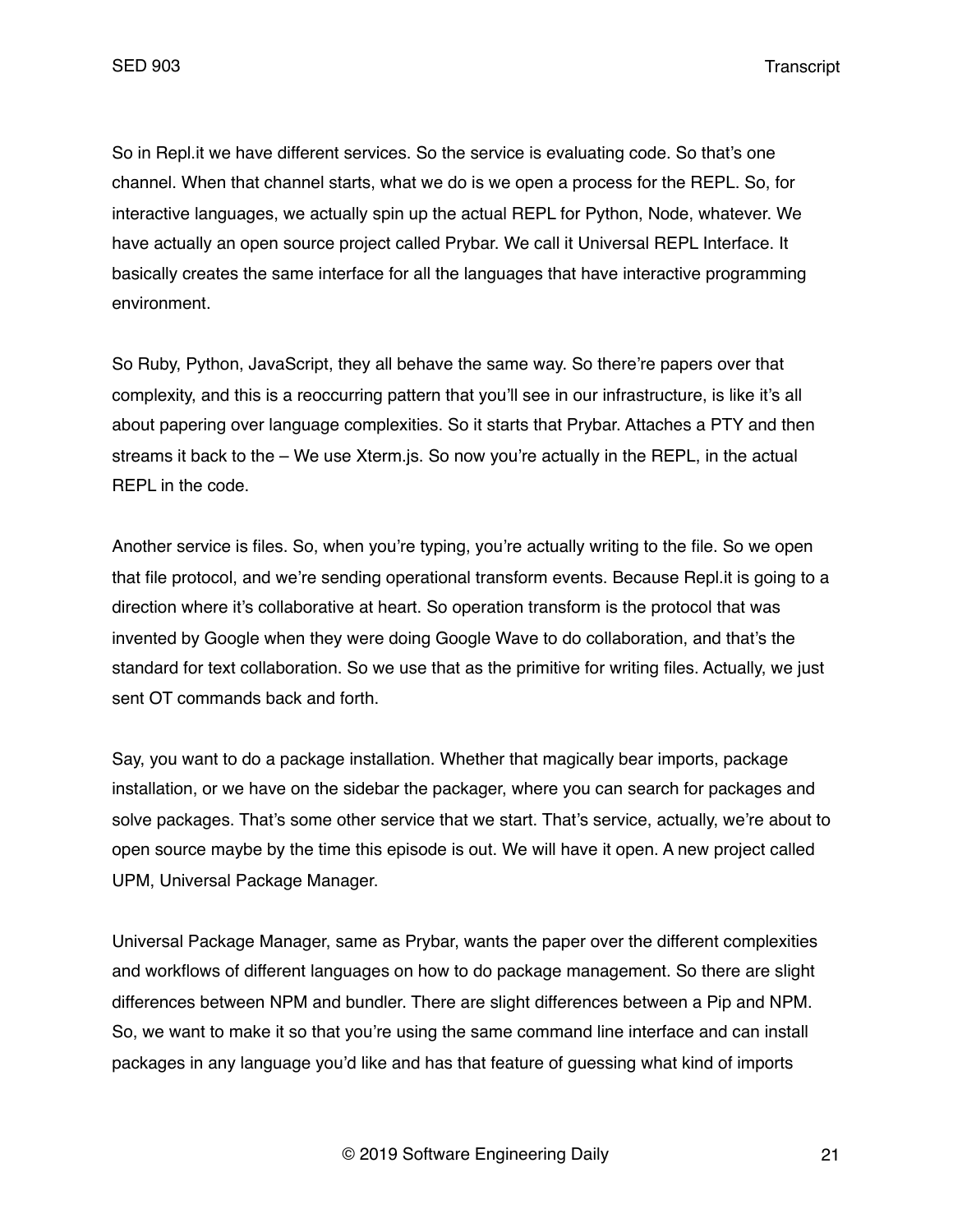you're trying to import. So that's some of the service that we start. So you could see all these services that could start.

Another one is language server protocol. So when you're in Python, or Node or whatever, we actually have really autocomplete, and that's because we start an LSB server and that goes through the same protocol. LSB is the language server protocol. The thing that Microsoft invented to make it easy for IDEs to get really good intel sense. So VScode I think as the first to implement that, but you can see LSB now is used in every editor basically as implementing LSB. Every language is implementing LSB. That's a universal protocol that we didn't invent, and we're glad that Microsoft did. So that's another piece of technology that we really care about as just like universal protocols, universal sort of interfaces and things like that.

So now you're talking from your REPL IDE. You're talking to Pitone back and forth. You're installing packages, whatever. If you start a multiplayer session and start coding with someone else, they connect to your container, and you're both on the same container using the same services, and everything that's happening is centralized inside that container. We think the technology that we built for that is really interesting. It's an entire development suite that fits inside a single container with all its different services.

We started thinking, earlier I said we might go local in the future. That thing allows us to go local, because it's sort of agnostic as to where it's running, but you drop it anywhere, it creates this development experience.

**[00:50:29] JM**: I mean, I could imagine a lot of interesting shared state applications potentially being built on that kind of thing. Okay. Well, there's ton of engineering depth we go into there, but we obviously are up against time. So I'm just going to ask a few more like high-level questions. I'm sure we can – I'm definitely down in doing another show at some point. But I want to hear about your container orchestration woes.

Has the experience of growing up kind of capital constraint, has that affected how the approaches you take to the company, company building?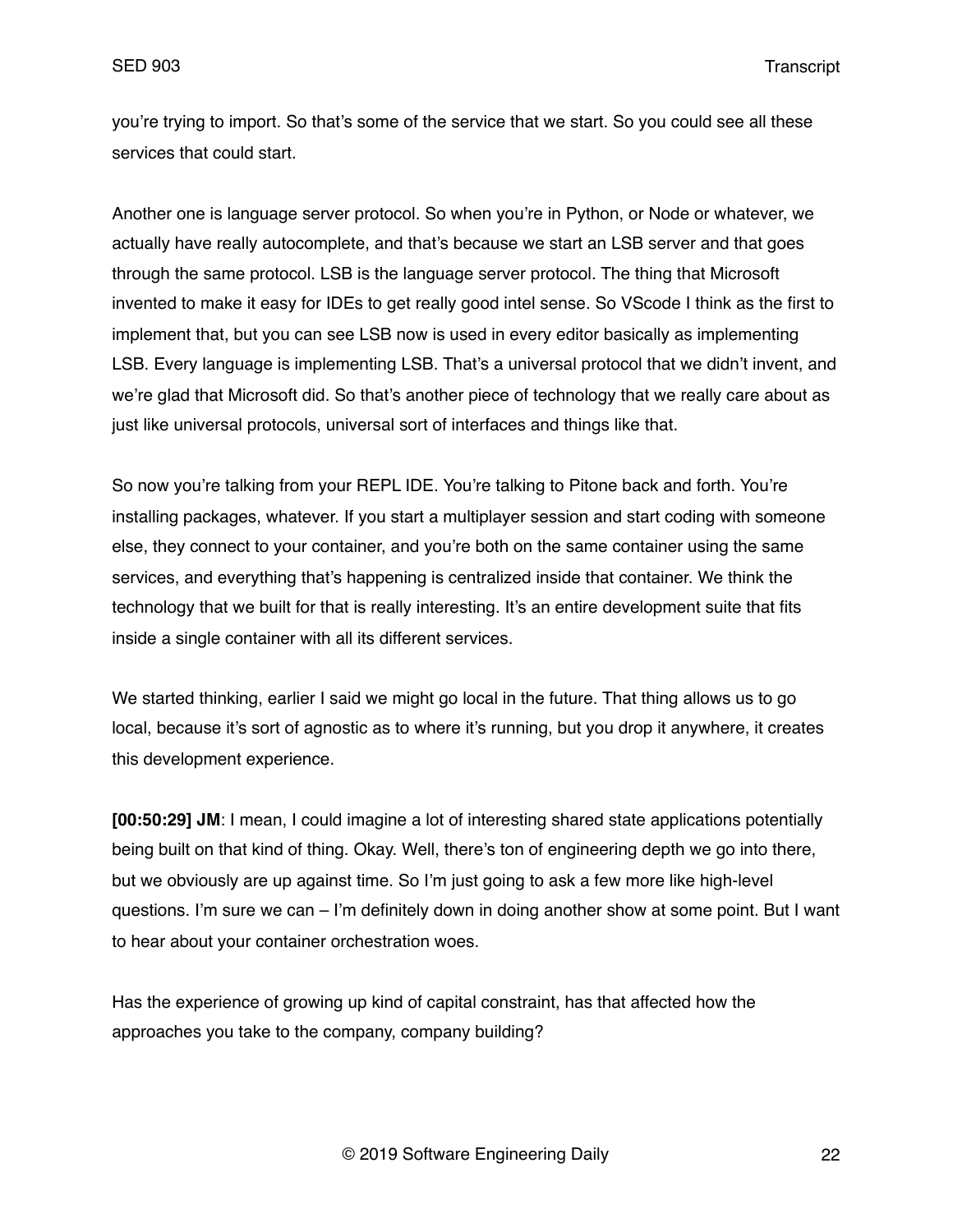**[00:51:04] AM**: Yeah, I would say so. We have a really long horizon. We didn't get a chance to talk about this, but a big part of – We have a very diverse user base in all different axes as diver actually. One interesting part about it is the most enthusiastic users that we have are actually teenagers and young people, college students. What we've seen is that the people that are learning programing Repl.it actually become life-time users and they use it to build projects. They use it collaborate. They meet friends there.

So we think we're really building – We're building the programming service that people are growing up with. So, we're building a lot of equity that in the future will materialize. So, we try to take a lean approach to building the company. For a longtime, we're just – 2016, 2017, we were just three people. Mostly family basically. We're paying ourselves very little. Working outside, out of home.

We raise the round from Andreessen Horowitz last year, and most people would have like blown up the company afterwards and done all of that, but we didn't really. We're hiring and if anyone is interested, we have a really interesting jobs page that you should look at, replit/jobs. I'll leave it to the audience to see it. But we've been very careful in growing the team and we're trying to build the company more sustainably. We're not trying to get on the sort of VC hamster wheel. I think maybe that's been influenced by the kind of growing up capital constraint, like I said, but I just think that it's the rational thing to do.

**[00:52:51] JM**: And I mean, and you've been working on it for 10 – Whatever, 10, 11 years already. You're kind of have a moat already to some extent. You've been thinking about it for so long. Why give away a bunch of the company before a lot of that vision is fulfilled? You've got a lot of white space to fill in, and if you know how to do it with giving away only a minimal amount of capital, then that's awesome.

Last question, what's the overlap between musicians and programmers?

**[00:53:21] AM**: I think the one thing that's really interesting goes back to what I said about the conversation aspect of programming, and maybe that's not every musician, but especially improvisation. As you're programming, especially a REPL interactive environment, there's a lot of improvisation.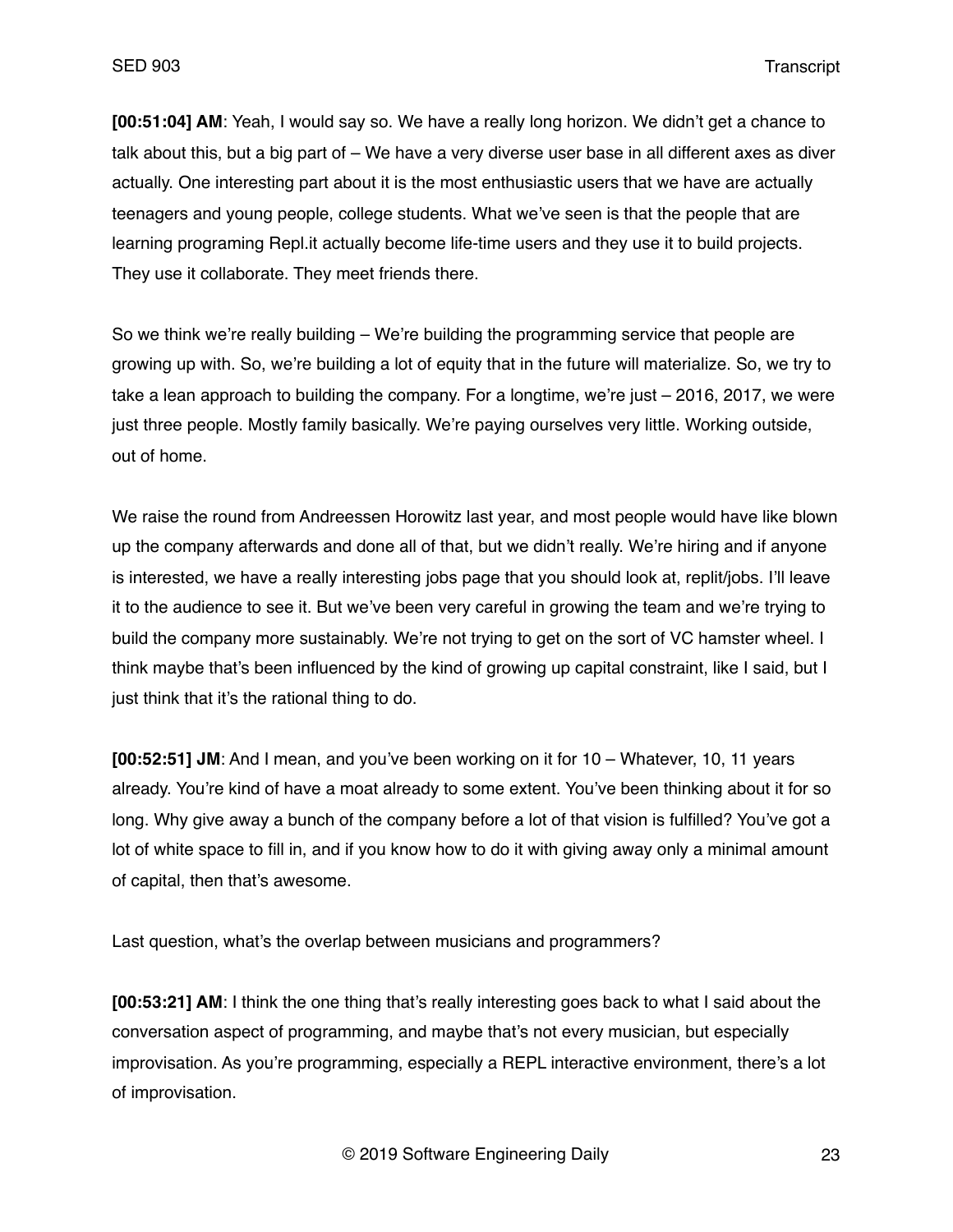When I'm starting a new program, a new application, I actually don't know really where I'm headed. A lot of time, I know where the end state maybe should be, but that also changes along the way. So that's why I really like interactive programming, because people compare program to different creative aspects, and it's' all true. Programs, hackers and painters and there are people that compare it to being a chef or whatever. So I think it's the same with musicians, the way they compose new music. The way they do these like jam sessions, and I think it's the same way with programmers, that a lot of creativity just comes out of the improvisation or comes out of the circumstance of it.

**[00:54:21] JM**: Okay. Amjad, thanks for coming on the show. It's been really great talking.

**[00:54:24] AM**: My pleasure.

# [END OF INTERVIEW]

**[00:54:34] JM**: Podsheets is open source podcast hosting platform. We are building Podsheets with the learnings from Software Engineering Daily, and our goal is to be the best place to host and monetize your podcast.

If you've been thinking about starting a podcast, check out podsheets.com. We believe the best solution to podcasting will be open source, and we had a previous episode of Software Engineering Daily where we discussed the open source vision for Podsheets.

We're in the early days of podcasting, and there's never been a better time to start a podcast. We will help you through the hurdles of starting a podcast on Podsheets. We're already working on tools to help you with the complex process of finding advertisers for your podcast and working with the ads in your podcast. These are problems that we have encountered in Software Engineering Daily. We know them intimately, and we would love to help you get started with your podcast.

You can check out podsheets.com to get started as a podcaster today. Podcasting is as easy as blogging. If you've written a blog post, you can start a podcast. We'll help you through the

© 2019 Software Engineering Daily 24